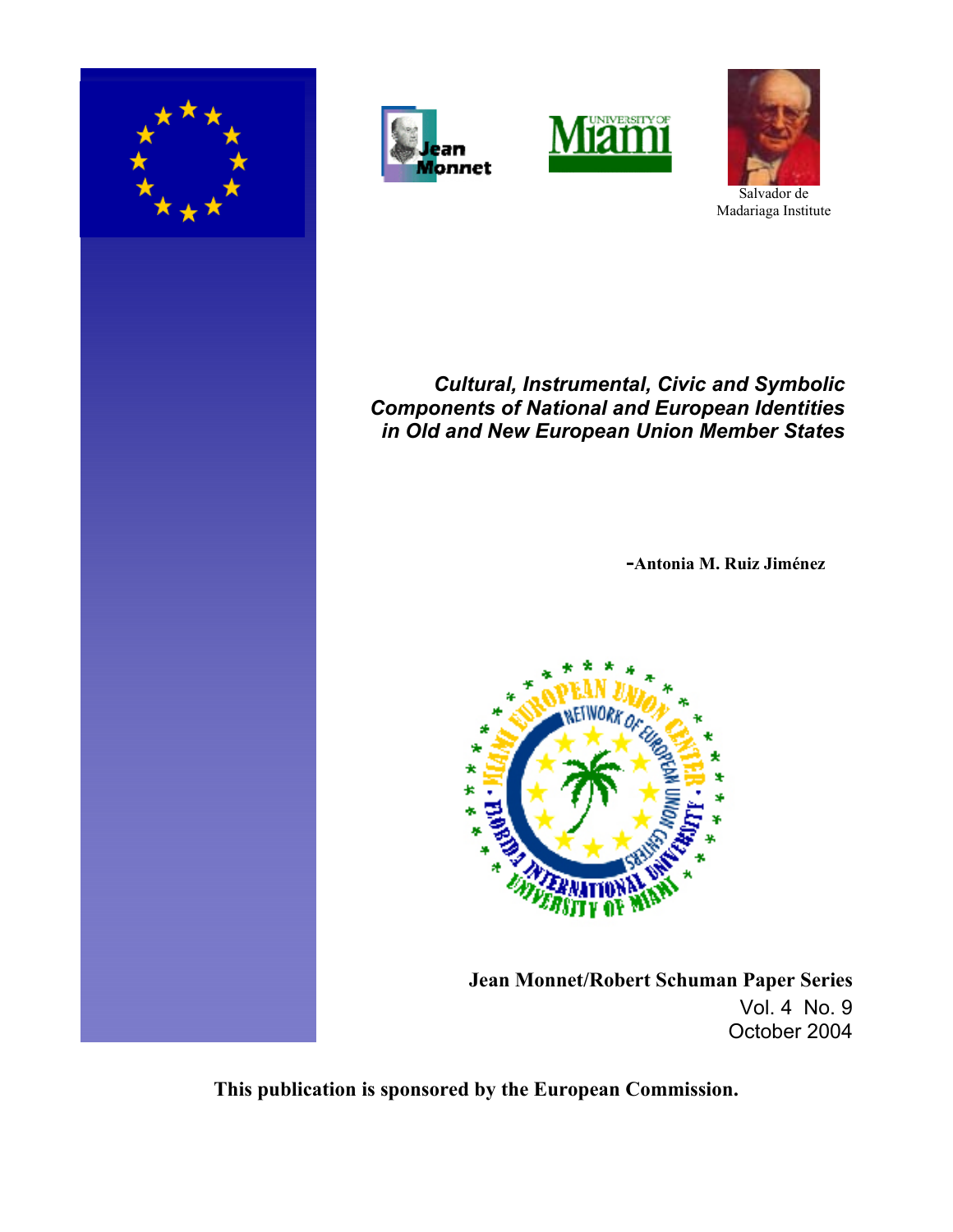## **The Jean Monnet/Robert Schuman Paper Series**

The Jean Monnet/Robert Schuman Paper Series is produced by the Jean Monnet Chair of the University of Miami, in cooperation with the Miami European Union Center.

These monographic papers address issues relevant to the ongoing European Convention which will conclude in the Spring of 2003. The purpose of this Convention is to submit proposals for a new framework and process of restructuring the European Union. While the European Union has been successful in many areas of integration for over fifty years, the European Union must take more modern challenges and concerns into consideration in an effort to continue to meet its objectives at home and abroad. The main issues of this Convention are Europe's role in the international community, the concerns of the European citizens, and the impending enlargement process. In order for efficiency and progress to prevail, the institutions and decision-making processes must be revamped without jeopardizing the founding principles of this organization. During the Convention proceedings, the Jean Monnet/Robert Schuman Papers will attempt to provide not only concrete information on current Convention issues but also analyze various aspects of and actors involved in this unprecedented event.

The following is a list of tentative topics for this series:

- 1. The challenges of the Convention: the ability to govern a supranational Europe or the return to intergovernmental cooperation?
- 2. How will the member states figure in the framework of the Convention?
- 3. The necessity to maintain a community method in a wider Europe.
- 4. Is it possible for the member states to jeopardize the results of the Convention?
- 5. The member states against Europe: the pressures on and warnings to the Convention by the European capitals.
- 6. Is it possible that the Convention will be a failure? The effects on European integration.
- 7. Similarities and differences between the European Convention and the Philadelphia Convention of 1787.
- 8. The role of a politically and economically integrated Europe in the governance of the world.
- 9. How important is European integration to the United States today?
- 10. The failure of a necessary partnership? Do the United States and the European Union necessarily have to understand each other? Under what conditions?
- 11. Is it possible to conceive a strategic partnership between the United States, the European Union and Russia?
- 12. Russia: a member of the European Union? Who would be interested in this association?

Miami European Union Center **Jean Monnet Chair Staff:**<br>
University of Miami **Joaquín Roy (Director)** 1000 Memorial Drive **Aimee Kanner (Editor)**<br>101 Ferré Building **Aimee Kanner (Editor)**<br>Roberto Domínguez (Ro Coral Gables, FL 33124-2231 Nouray Ibryamova (Research Assistant) Phone: 305-284-3266; Fax: 305-284-4406 E-Mail: jroy@miami.edu Wendy Grenade (Associate Editor) Web: www.miami.edu/eucenter Eloisa Vladescu (Editorial Assistant)

Joaquín Roy (Director) Roberto Domínguez (Research Assistant)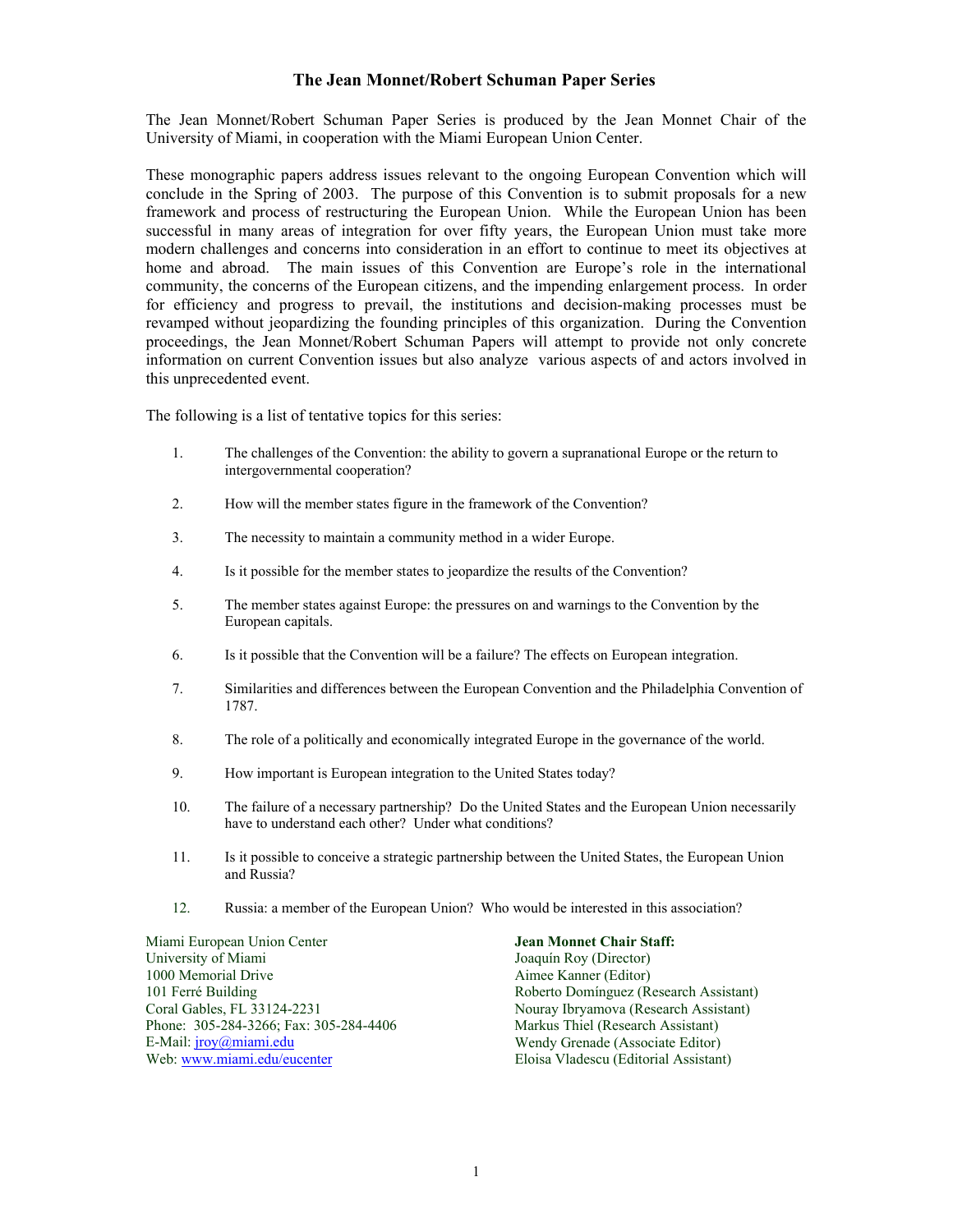# **Cultural, Instrumental, Civic and Symbolic Components of National and European Identities in Old and New European Union Member States**

**Antonia M. Ruiz Jiménez** <sup>∗</sup>

The Jean Monnet Chair University of Miami Miami, Florida October 2004

-

<sup>∗</sup> Antonia M. Ruiz Jiménez is Professor of Political Science, Universidad Nacional a Distancia (UNED, Madrid).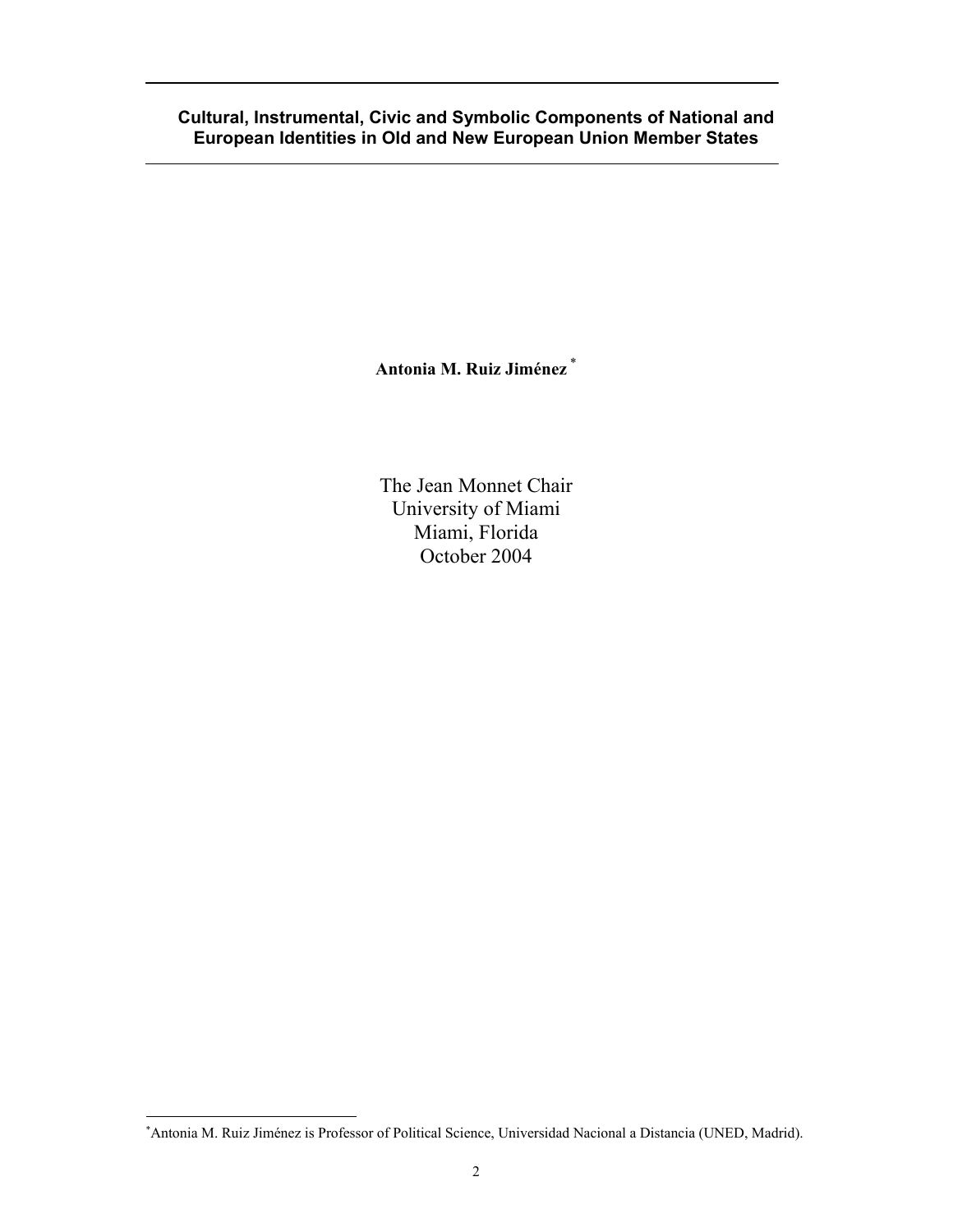## **Introduction**

-

In this article we empirically test three of the most significant theories about the emergence of a European identity (as a special case of trans-national or supra-national identity), paying special attention to the dimensions of cultural diversity that may conform it.

 Research into European identity has evolved recently in two quite different directions, with very limited contact between the two strands.<sup>1</sup> On the one hand, we find a number of theoretical and normative approaches which focus on the definition of the concept of European identity, but which have rarely been subjected to empirical testing with attitudinal data (Orchard 2002). On the other hand, there are a number of empirical approaches, mainly developed by sociologists and social psychologists, but which, most of the time, lack the necessary theoretical and methodological underpinning.<sup>2</sup> The analysis of European identity presented in this chapter cuts a middle path between these two dominant approaches to the subject. We introduce a number of existing theories about the potential emergence of a European identity and test them by using the most appropriate empirical data to answer the questions each poses. Our contribution to the field lies not, therefore, in the development of new theories or the presentation of unexpected empirical findings, but rather in the way this analysis empirically tests existing theories. Such a test is, of course, necessary if our knowledge of European identity is to go beyond the mere "history of a concept and a discourse" (Stråth 2002:288).

Greatly simplifying existing theories about the emergence of a European identity, we have identified three main tendencies in the literature, distinguished by the different possible sources of European identification they defend. The three approaches considered here are: a "cultural" theory, which understands identities as being based on ethno-cultural factors generated through a long-term (historical) process; an "instrumental" theory, which conceives of identities as being based on self-interested calculation (whether economic or political); and "civic" theory, which understands identities as being based on agreement over rules for peaceful political co-existence.

A general common preoccupation within these theories is the relation between European citizens and national identities. Similarly, this has not been the object of systematic

ϕ A first draft of this article was presented at the ECPR Joint Sessions of Workshops held in Edinburgh from 28 March to 2 April 2003: Workshop 2, "European Culture(s) and European Integration". I would like to acknowledge the collaboration of Jaroslaw Jósef Górniak, Ankira Kossic, Paszkal Kiss and Maren Kandulla in that previous draft. I must thank the participants in that workshop for their helpful insights and observations. A reviewed version of that ECPR paper was published in EIoP in July 2004 (http://eiop.or.at/eiop/). The anonymous reviewers of that publication greatly contributed to the improvement of this article. I would like to thank specially professor José I. Torreblanca for his valuable comments and criticism. Finally, my gratitude to the European Commission V Framework Program for their financial support (EURONAT project, contract no. HPSE-CT2001-00044).

<sup>&</sup>lt;sup>1</sup> See the review of existing studies produced by Geetha Garib and Michael Braum for the European project PIONEUR (Working paper 4 – July 2003).

http://www.obets.ua.es/pioneur/documentos\_public.php

 $2 \text{ For an up-to-date survey and review of the main approaches, see the literature review by Stephen Gibson for }$ the project Youth and European Identity.

http://www.sociology.ed.ac.uk/youth/docs/Gibsons\_lit\_rev.pdf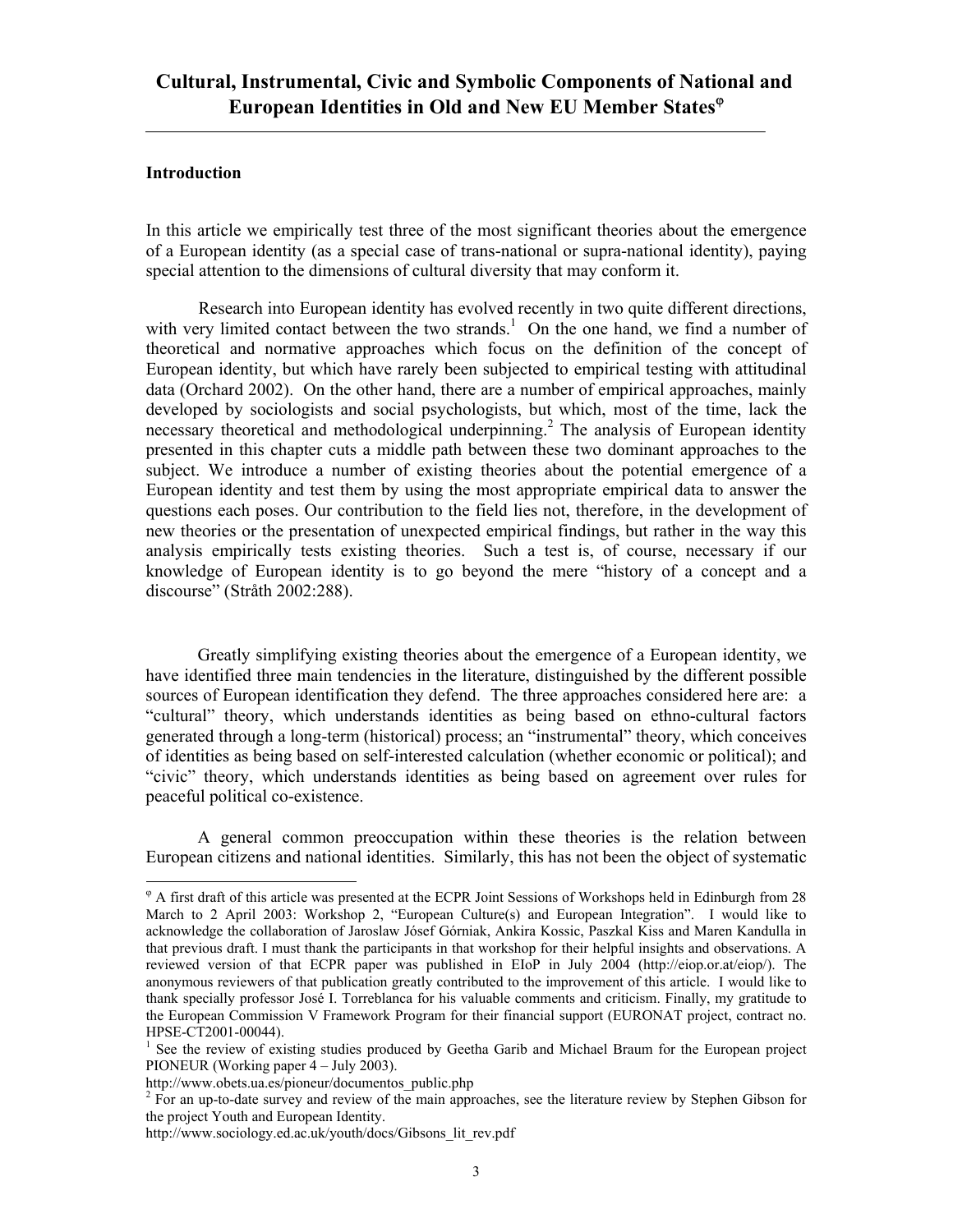empirical research. When at the end of the 1980s the European Union launched a number of policies aimed at creating a European identity, the member states responded by incorporating into the Maastricht Treaty a clause stating that the Union should respect the member states' respective national identities (article F, point 1). This reaction revealed that many member states saw the creation of a European identity as a potential threat to their own national identities and their citizens' national loyalties (see Höjelid 2001).

More optimistic visions do not conceive European identity as incompatible with national identity (Cowles, Caporaso and Risse 2001; Kersbergen 1997). Some authors believe that the increasing globalization of communications and the economy is weakening popular interest in national and domestic concerns to the benefit of stronger identification with issues beyond national borders (Cerutti 1992). Other analysts conclude that EU integration actually strengthens the nation-state, making it more effective and strengthening governments' capacity to tackle global and multidimensional problems which require complex coordination, regulatory and enforcement institutions (Millward 1992; Moravcsik 1998).

Those who remain skeptical about the potential development of a European identity reject the notion that citizens can possess more than one identity simultaneously, whereas other authors have noted that people can hold multiple identities, each deriving from the same source of human attachment (conceptualized as "concentric circles" with different levels of intensity), or feel simultaneously attached to multiple identities based on different subjective factors of identification. Although little empirical research has been carried out on these topics, there is some evidence to support the hypothesis that attachments to multiple identities draw on different sources.

We have used these debates to select the different items and dimensions to be examined in this chapter. We provide empirical information relevant to each of the debates and hypotheses, which are then brought together and discussed in more detail in the final section of the chapter. Our empirical test of these theories exploits quantitative (*Eurobarometer*) as well as qualitative data (long interviews).

Our results provide only partial support for the theories mentioned above. We find that national and European identities are compatible. This is, in part, because while national identities are largely "cultural", European identities are primarily "instrumental". However, we also find that there is a sufficient European common "cultural" ground for a European identity to emerge. In contrast, we find little support for the development of a European identity based on "civic" factors. We have also confirmed that, because national and European identities are different, the development of a European identity does not necessarily imply the transfer of loyalties from the national to the supranational level as suggested by the "cultural" and "instrumental" theories. In all the countries analysed here, attachment to the nation remains strong, and certainly greater than attachment to Europe. We also show that it is harder for a European identity to develop in countries with a strong sense of national pride.

#### **Theories and Empirical Implications**

The group of scholars that we identify with the "cultural" theory argue that if a European identity were to emerge, it would not, and should not, be based on the same elements (such as a common cultural heritage, language, myths, symbols and emotional bonds) which form the foundations of national identities (see Smith 1992, 1995, 1999; Østerud 1999). According to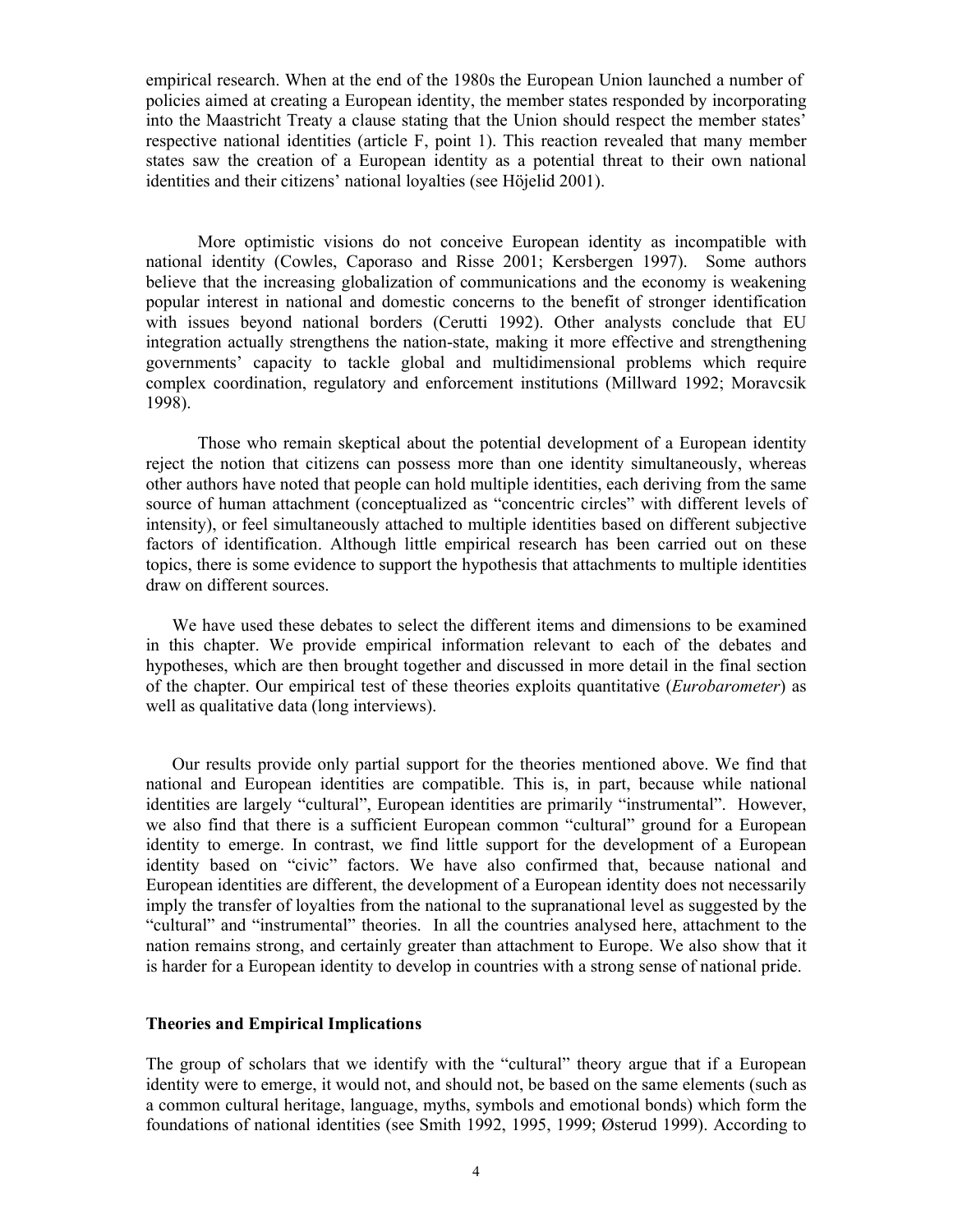Østerud (1999), a EU identity could be established in two ways. One would emulate "classical" nation-building of the type seen during the 19th century, but now developing at the European level and including an attempt to construct a stronger European identity. However, such a process might be more problematic than in the case of nation-states, due to a number of cultural, linguistic, economical and geopolitical factors. Cultural diversity and structural differences are deeply rooted in Europe and, as a result, expectations of the emergence of a European identity should be regarded as rather utopian**.** While it may be possible for such an identity to emerge, this would certainly take a long time and would ultimately lead to the substitution of national identities.

For a second group of scholars, who we have identified as proponents of the "instrumental" theory, European identities would be consciously decided on, and are thus based on calculated individual self-interests (Brass 1979; Cinnerella 1997). The perception of the potential gains or losses that might result from membership of a given social group may influence peoples' identification with it. From this "instrumental" perspective, the better the citizen's evaluation of the results of European policies (compared to the results of policies pursued by national governments), the more likely s/he is to feel European. This cost-benefit understanding of identities implies that low welfare spending, poor economic performance, and low-quality national-level democracy would all make citizens more likely to feel more European (Gabel 1998; Eichemberg and Dalton 1993; Gabel and Palmer 1995; Kaltenthaler and Anderson 2001; Olsen 1996; Sánchez-Cuenca 2000; Fernández-Albertos and Sánchez-Cuenca  $2001$ ).<sup>3</sup>

Finally, a third line of analysis, which we have labeled the "civic" theory, stresses the development of identities around agreement over rules for peaceful political co-existence, shared cultural norms, and common beliefs (Mancini 1998:8; Weiler 1999: 346; Kersbergen 1997). From this perspective, the substance of EU membership (and European identity) lies in a commitment to the shared values of the Union as expressed in its constituent documents, a commitment to the duties and rights of a civic society covering specific areas of public life, a commitment to membership of a polity which promotes the direct opposite of classic ethnonationalism (Weiler, Haltern and Mayer 1995: 23). Drawing on deliberative theories of democracy and Habermasian conceptions of communicative rationality, the emergence of a European public sphere would be crucial for the emergence of a European identity (Eriksen and Fossum 2001).

## *Empirical hypotheses*

-

 1) "Cultural" elements or dimensions do not play a role in the configuration of European identities.

 This is a general hypothesis derived from the three theories mentioned above. The "cultural" theory explicitly rejects the possibility that a European identity would be based on ethno-cultural elements similar to those that gave rise to national identities, such as common language, religion, ancestry, customs and traditions etc. The "instrumental" and "civic" theories also reject it, implicitly though, giving more relevance to "instrumental" or "civic" elements respectively.

<sup>&</sup>lt;sup>3</sup> The authors in this group are more empirically driven than those from the other two schools discussed here. Moreover, some of them focus on the variable "support for the European integration", which is quite different from a "European identity". Nonetheless, these two variables can also be treated as measuring different aspects of the same reality: they are, in fact, highly correlated. It is, therefore, reasonable, to assume that any findings about the reasons for support for European integration may also tell us something about why people hold a European identity.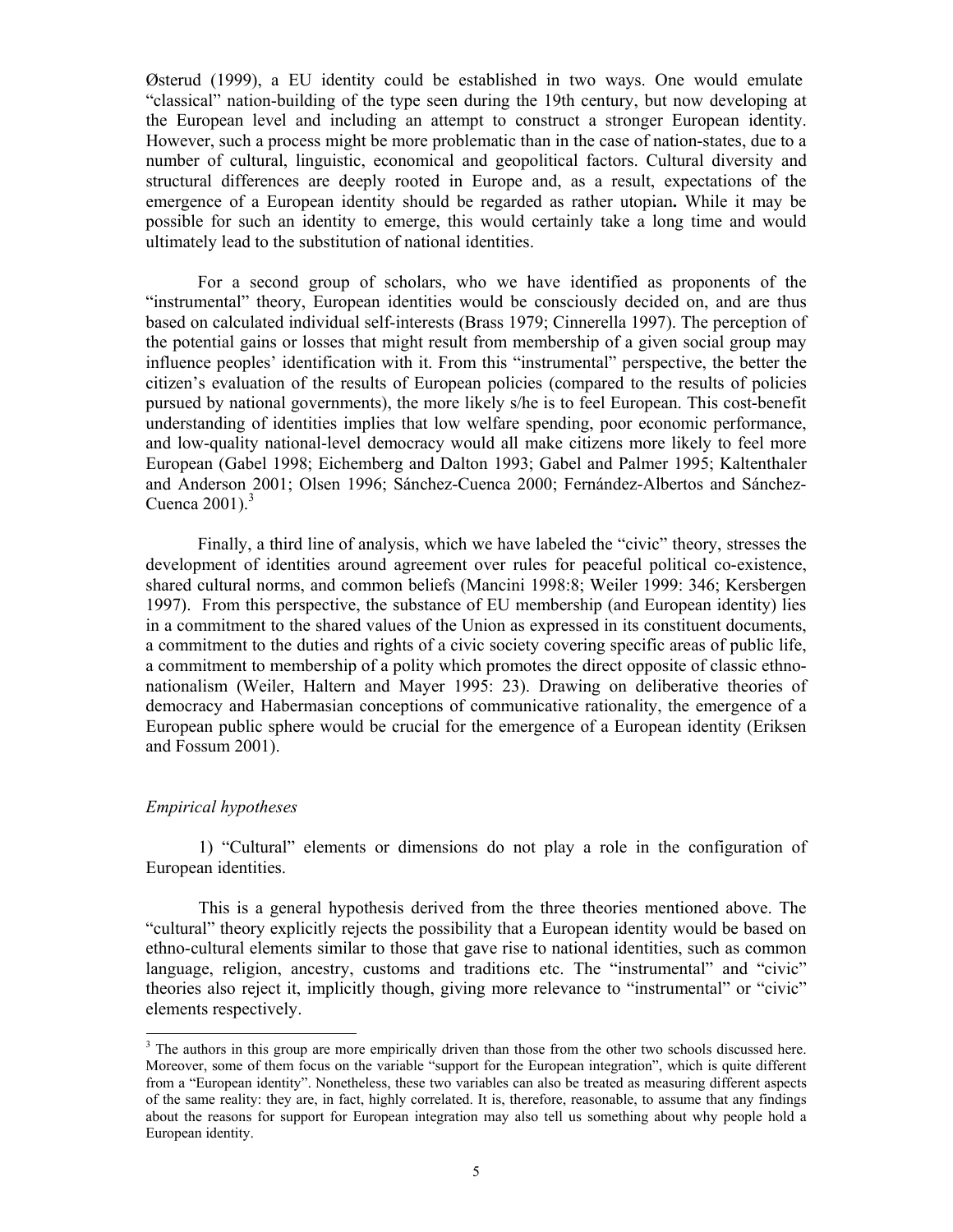2) European identities are either "instrumental" or "civic".

 This hypothesis is complementary to the one above, which is also derived from the three theories taken together. This is also a way to say that European identities are rational, while national identities would have an "emotional" or irrational component.

 3) Lacking a "cultural" basis, European identity would be weaker than national identities (which have a "cultural" dimension).

 This hypothesis is derived from the "cultural" theory. Because "cultural" elements are considered the basis for identities, and because there are no ethno-cultural elements common to all the European citizens, their European identities will be necessarily weaker than their national identities.

4) National and European identities are exclusive.

 This hypothesis is derived from the "cultural" and "instrumental" theories. Both assume a kind of fixed quantity of identity that each individual would split between multiple identities, so what is given to one is necessarily subtracted from the other/s (zero-sum game). In both theories, the emergence of a European identity would mean a weakening of national identities.

This hypothesis can be tested on two levels. First, on an individual level, we may test if citizens can be, in fact, attached to national and European identities at the same time; if they are more strongly attached to one identity than the other; or if those citizens with weaker national identities develop stronger European identities. Second, on an aggregate level, we can test if the feeling of strong attachment to the nation is weaker in those countries with the higher percentage of dual, or European, identity holders.

5) National and civic European identities are inclusive

 This hypothesis is derived from the "civic" theory, which states that civic identities can be agreed upon by rational citizens without eroding national loyalties or identities, based on either ethno-cultural, instrumental or civic considerations.

## **Data, Definitions and Measurement**

-

This analysis is based on the *Standard Eurobarometer* 57.2. This *Eurobarometer* is particularly well-suited to test the theoretical debates discussed above. It contains one battery of questions measuring closeness to different in-groups and out-groups (including the nation, the EU, Europe and Central and Eastern Europe) and two batteries of questions measuring the dimensions held to be most relevant for identification with the nation and Europe.

National samples were taken of the resident population aged 15 or over in each country (see table 1).<sup>4</sup> Before proceeding with the analysis, we eliminated non-nationals from the country samples. The analysis refers, therefore, exclusively to citizens of the countries in question. We applied weighting for the member states and accession countries, so each sample totals 1,000 respondents, thereby making the same contribution to the

<sup>4</sup> Details about the participants and questions can be found in the *Standard Eurobarometer* 57.2 codebook (http://europa.eu.int/comm/public\_opinion/ http://www.nsd.uib.no/cessda/europe.html).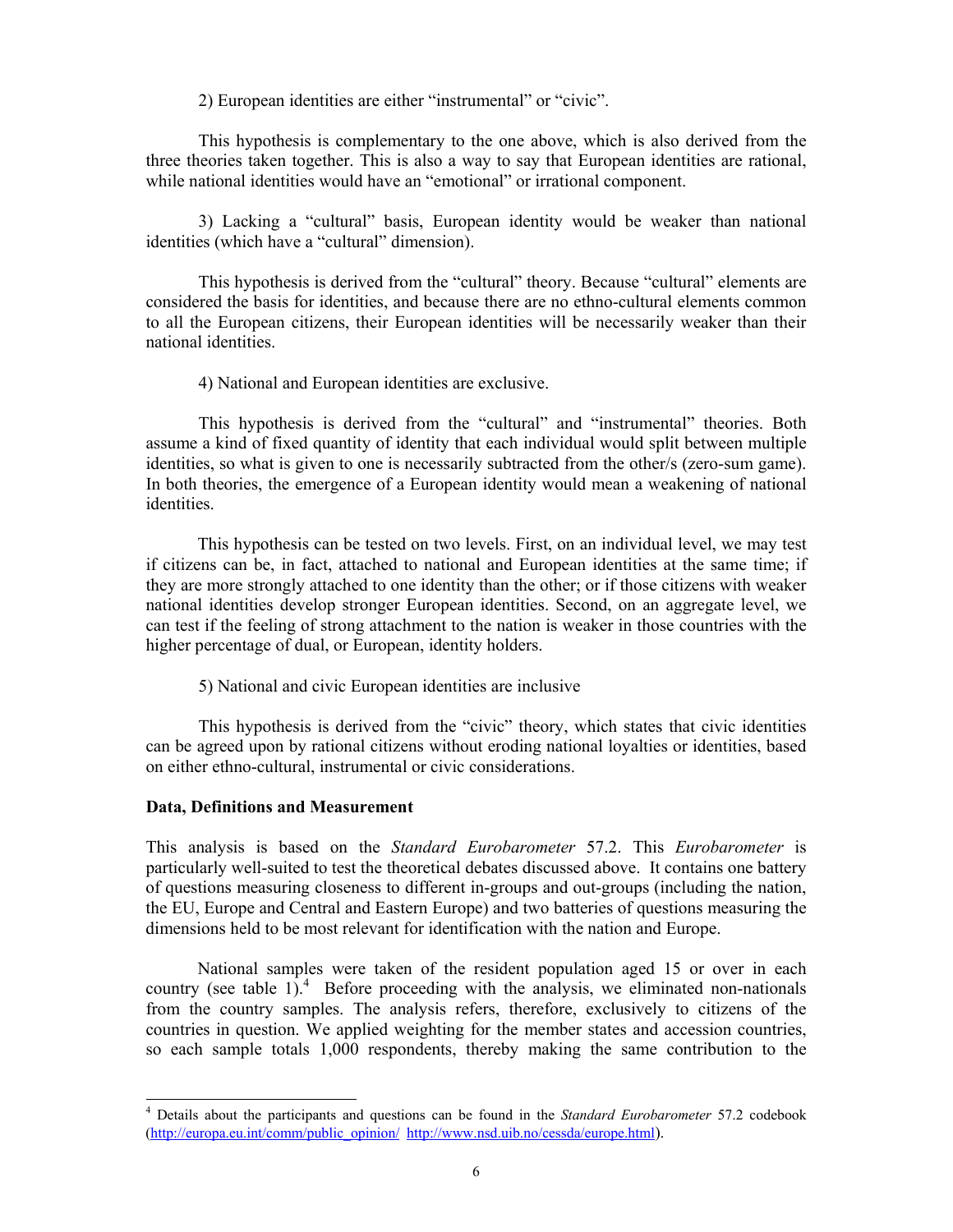aggregate analysis. When carrying out some analyses we also centered the data. Finally, we have imputed missing values.

 We use the battery of questions asking about the "closeness to different groups of people" to measure identity. We consider that it has advantages over the indicators used in other *Eurobarometers* to assess European identity, such as "citizenship", "support for European integration" and "pride in being European". The question of the relative importance of different elements as the source of European and national identification, and whether they constitute a single or several dimensions, is a matter of empirical investigation that we will analyze in this article. "Closeness" is, therefore, the indicator we will use to measure identity. "Citizenship" can be understood as being more closely related to rights and duties (and the "civic" theory), and "support for integration" as more closely connected to economic (as well as perhaps political) costs and benefits (and the "instrumental" theory). In this sense, "closeness" is a more neutral notion. This is not meant to imply that any of the possible components of identity mentioned in the previous section are more important than others. "Pride", on the other hand, could be defined as the positive effect that results from feelings of identity (not identity itself).

The two batteries of questions measuring the elements perceived as most significant for identification with the nation and Europe, include a set of 14 items, each related to different components of identity mentioned in the section above. The inclusion of items in the questionnaire responded to the following hypothesized groupings. In the case of national identities, common culture, customs and traditions, common language, common ancestry and common history and destiny are related to the "cultural" conception of identity; common rights and duties and common political and legal systems are linked to the "civic" theory; a common system of social security/welfare is associated with the "instrumental" theory about identities, as are, probably, national economy, national army and common borders.<sup>5</sup> We have also included some other items which, although not manifestly related to any of these three theories, could be termed "affective-symbolic" components of identity; these include national independence and sovereignty, national pride, national character and national symbols.

We suggest a similar grouping of items with respect to European identity. Common civilization, membership of a European society with many languages and cultures, a sense of common ancestry and common history and destiny pertain to the "cultural" theory as applied to a European identity; an emerging common political and legal system and common rights and duties are more closely related to the "civic" conception of European identity; and a common system of social protection and the right to freedom of movement and residence are linked to the "instrumental" vision of identity, as are, probably, the future European defense system, common borders and a single currency.<sup>6</sup> We also included pride in being European, in the EU or in a set of European Union symbols as more closely related to an "affectivesymbolic" conception of identities.

<sup>&</sup>lt;sup>5</sup>These items could have also a significant affective-symbolic dimension.

<sup>&</sup>lt;sup>6</sup> These items could also have an important affective-symbolic dimension. Particularly, a single European currency may have a strong symbolic value "because a country's money is a symbol of its sovereignty. Support for EMU and the euro, provides, therefore, a crucial test case for whether and why European citizens may be willing to transfer power from the nation-state to European institutions, and it has important implications for the future direction of institution-building within the European Union" (Kaltenthaler and Anderson 2001: 141).

<sup>7</sup> In these last two batteries of questions the respondent had the option to answer "I do not feel national/European". In these cases, the interviewer did not proceed with the remaining questions in each battery. Except in Great Britain, this option was not offered as a prior filter, but only recorded if the respondent spontaneously mentioned the idea. This poses a problem for comparative analysis, since we found that as many as 62 percent of British respondents did in fact state that they did not feel European. Since we attributed the missing values, this could distort the validity of the results for Great Britain. However, in order to test for this we ran some of the analyses shown below first with, and then without, input for the British case, and obtained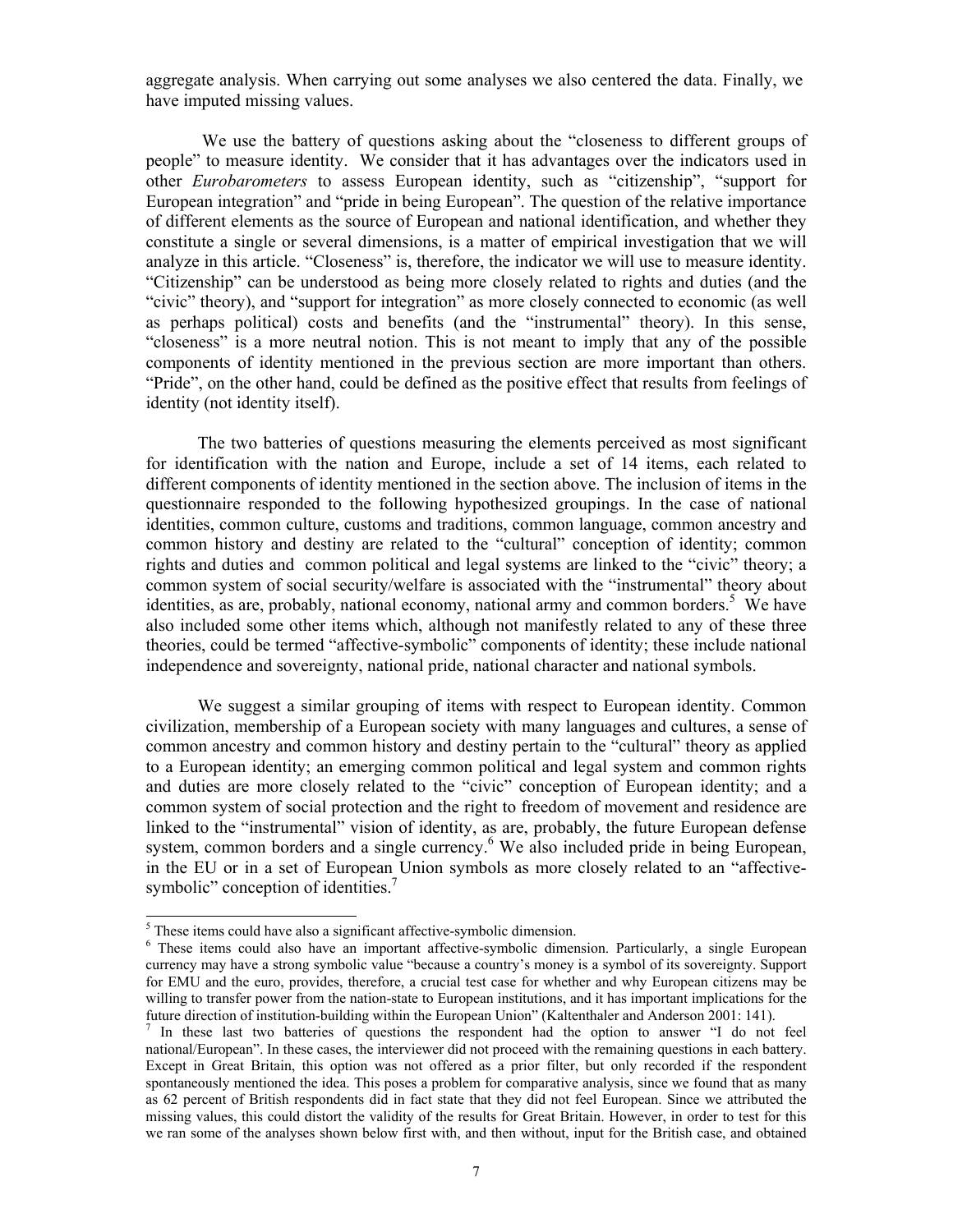| Country              | Eurobarometer 57.2<br>net sample size | Qualitative<br>interviews |
|----------------------|---------------------------------------|---------------------------|
| Germany (East)       | 1023                                  |                           |
| Germany<br>(West)    | 1016                                  | 30                        |
| Greece               | 1002                                  | 36                        |
| Spain                | 1000                                  | $24/3$ focus<br>groups    |
| Italy                | 1002                                  | 24                        |
| Austria              | 1018                                  | 24                        |
| <b>Great Britain</b> | 1038                                  | 36                        |
| Czech Republic       | 1013                                  | 24                        |
| Hungary              | 1027                                  | 24                        |
| Poland               | 1000                                  | 33                        |

**Table 1. National survey samples and number of qualitative interviews** 

*Eurobarometer's* fieldwork was carried out between April and June 2002. Interviews were given between December 2002 and May 2003 depending on the country.

This survey data is clarified, illustrated and complemented with qualitative data from long interviews carried out in each country (see Table 1). A minimum of 24 interviews were conducted in each of the member states, paying attention to respondents' gender, age, size of habitat, professional profiles and educational level with the aim to maximize the possibility of different discourses. We work in this chapter with national reports instead of the original interviews, since they were given in nine different languages. $8$ 

 One shortcoming of our analysis is the fact that it is essentially static, while both individual and collective identities are in fact dynamic, changing over time. In light of this, we have opted to compare and analyze the differences between countries. This kind of analysis can be considered dynamic to the extent that it shows differences among countries. Nonetheless, the reader should remain aware that the data simply constitutes a snapshot in time and depicts identities as being more stable than they really are.<sup>9</sup>

## **Analysis**

-

Let us consider the question of the exclusiveness or inclusiveness of national and European identities in the first place. To that end we have calculated, for each country, the proportion of the population expressing simultaneous attachment (closeness) to both the nation and Europe, as well as various measures of the strength of their attachments to each of these identities. This data is included in table 2.

virtually the same results on both occasions. Therefore, even in the British case we opted to attribute the missing values, as doing so does not seriously disrupt the analysis.

<sup>8</sup> The qualitative analysis of surveys is based on the EURONAT WP6 national reports produced by Spohn (Austria and Germany), Kiss, Somogyi and Pohl (Hungary), Worek (Poland), Ichijo (Great Britain), Triandafyllidou (Italy), Kokosalakis (Greece), Voříšek (Czech Republic), Ruiz Jiménez, González Enríquez and Biencinto (Spain). These reports, and more information regarding the methodology followed in each report can be found in the EURONAT web page: http://www.iue.it/ RSCAS/Research/EURONAT/Projects.shtml.

<sup>&</sup>lt;sup>9</sup> This is also a methodological limitation deriving from the techniques and kind of data used to measure identities through the administration of a single questionnaire and the temporal concentration of long interviews. As social scientists we were confronted by the well-known trade-off between more detailed and sophisticated case studies or simplified comparison among countries.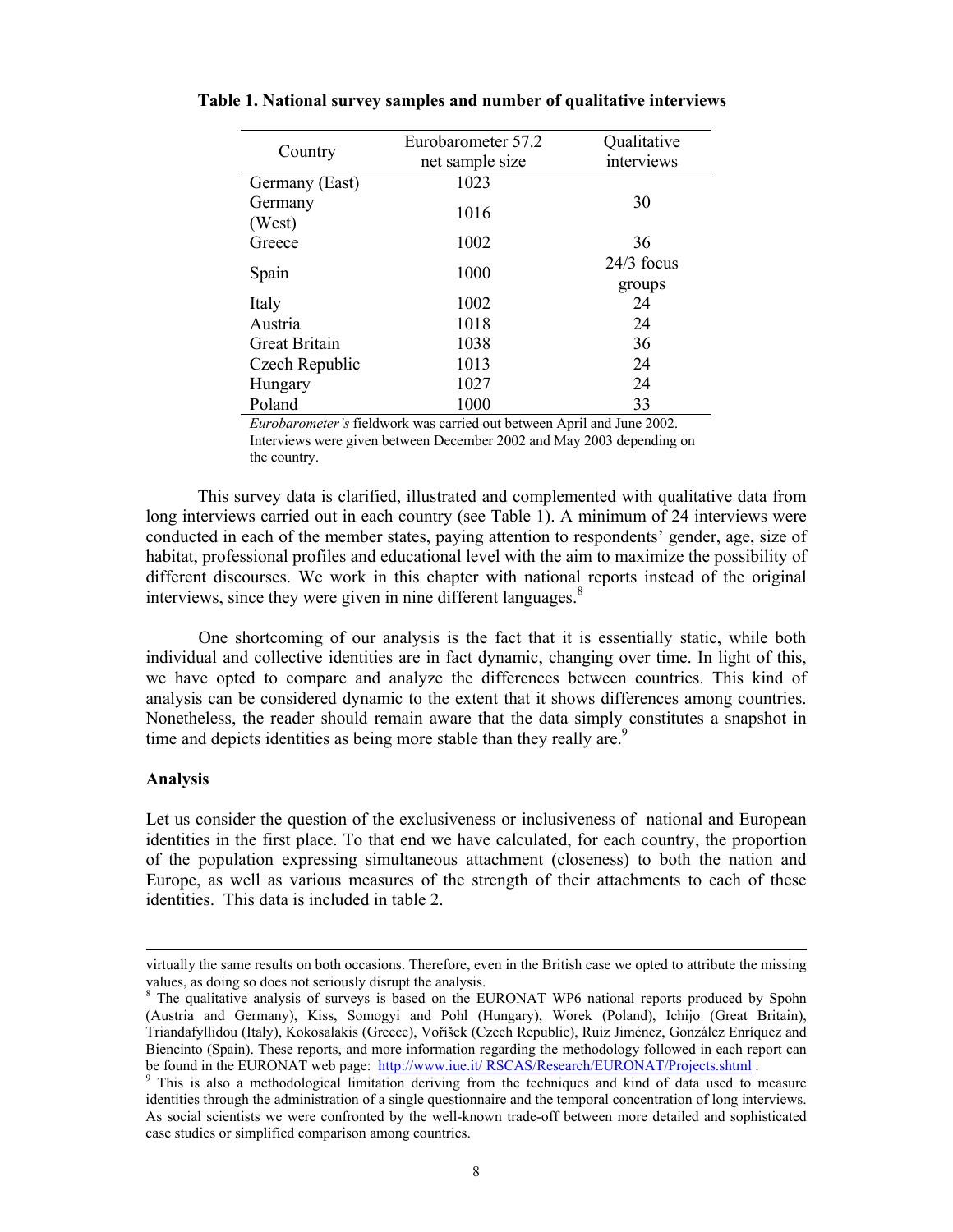|                 | Percentage of   | Net percentage of | Comparative         |
|-----------------|-----------------|-------------------|---------------------|
|                 | population with | population with   | attachment to       |
|                 | dual identity:  | dual identities   | national and        |
|                 | national and    | (national and     | European identities |
|                 | European (a)    | European) (b)     | (c)                 |
| <b>GERMANY</b>  | 47              | -6                | .715                |
| WEST            |                 |                   |                     |
| <b>GERMANY</b>  | 45              | $-10$             | .792                |
| EAST            |                 |                   |                     |
| <b>AUSTRIA</b>  | 51              | $\overline{2}$    | .689                |
| <b>GREAT</b>    | 36              | $-28$             | .758                |
| <b>BRITAIN</b>  |                 |                   |                     |
| <b>ITALY</b>    | 64              | 28                | .669                |
| <b>SPAIN</b>    | 61              | 22                | .718                |
| <b>GREECE</b>   | 40              | $-20$             | 1.099               |
| <b>HUNGARY</b>  | 54              | 8                 | 1.043               |
| <b>POLAND</b>   | 46              | $-8$              | 1.012               |
| <b>CZECH</b>    | 54              | 8                 | .748                |
| <b>REPUBLIC</b> |                 |                   |                     |

#### **Table 2. Dual Identities and Attachment to the Nation and Europe**

(a) Computed from contingency table. This is the percentage of those who are very close or quite close to their nation and who simultaneously feel very close or quite close to the EU.

(b) Computed from contingency table. This is the percentage of the population with dual identities (they are very close or close both to their nation and the EU) minus the percentage of population with only national identity (very close or close to their countries but not very, or not at all, close to the EU). A negative value indicate that most of the population in the country hold only national identities. A positive value indicates that the percentage of those with dual identities outnumbers the percentage of population with only national identification.

(c) Independently of the percentage of the population holding only national or dual identities, this column measures the relative strength of attachment to both identities. It is the median value of substracting median identification with the EU from median identification with the nation. A positive value indicates that attachment to the nation is stronger than attachment to the EU (that is, closeness to the nation is closer).

The first point to be highlighted from this table is that national and European identities do not, in fact, seem to be incompatible (that is, exclusive). The percentage of respondents expressing dual identities (those who feel close to both their nation and Europe, (shown in the first column) is quite high in all the countries. Nonetheless, this figure ranges from 36 and 40 percent of the total in Great Britain and Greece, respectively, to 64 and 61 percent in Italy and Spain. Looking at the same data from a different perspective (subtracting the percentage of people with exclusively national identities from the percentage of dual identity holders, shown in the second column), exclusively national identities are still held by a significant number of citizens of Great Britain and Greece, above all, but are also common in Germany (East and West) and Poland. Therefore, from the first two columns in Table 2 we could conclude that national and European identities are inclusive, to some extent, in all countries (backing, in part, hypothesis number five). Our conclusion from qualitative interviews is coincident. Many citizens, in most countries, would acknowledge that they hold more than one identity, or different identity levels (local, regional, national, European…). Quite interesting, however, from the small number of qualitative interviews in each country, we have found some variations pointing in the same direction as the survey data. That is, citizens from Great Britain, for example, find it more difficult to combine these two identities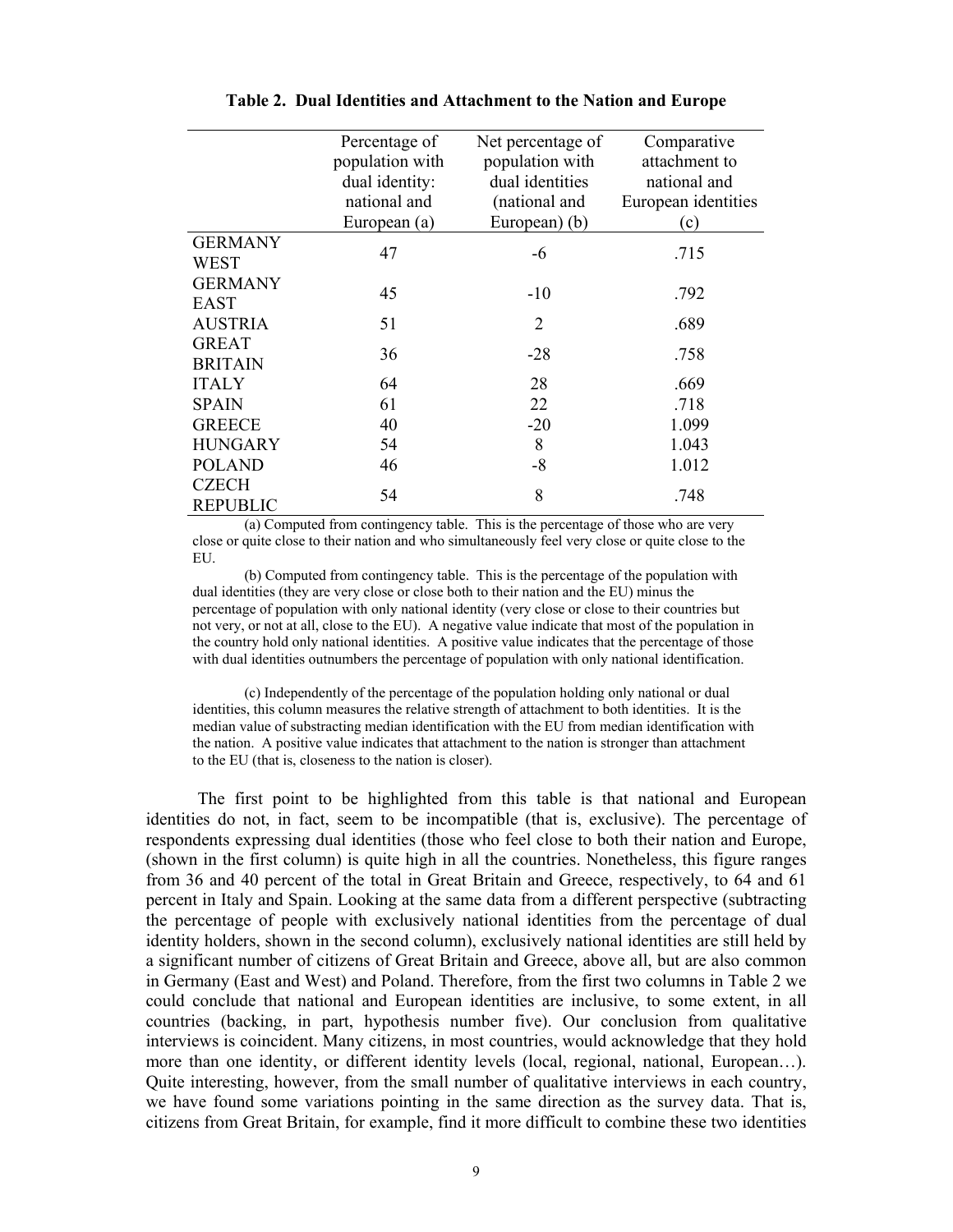than citizens in Spain and Italy. Thus, the second column in Table 2, and these qualitative interviews, do also pose a question: is the variation in the compatibility between these two identities caused by the different importance of "cultural", "instrumental" and "civic" elements of attachment in each country? We will answer this question later.

Before, and equally significant, even in those countries where more citizens have dual than exclusively national identities, attachment to national identities is still stronger than attachment to European identities (the median value of subtracting median identification with the EU from median identification with the nation is always favorable to the nation, shown in the third column of Table 2). In other words, there is no correlation between a higher proportion of the population with dual identities and a relatively lower attachment to the nation. In some countries, qualitative interviews have also shown that citizens express stronger feeling of attachment to their nation than Europe, even if acknowledging the compatibility of both. This data is informative on the individual level, but we cannot conclude anything on the aggregate level, since we have just too few cases.

In terms of our hypotheses, the data in Table 2 would back partially hypothesis number three (European identities are weak in comparison to national identities, although we cannot yet assure if that would be the consequence of the European identity lacking "cultural" foundations) and hypothesis number five (European and national identities are compatible, although we cannot yet assure if that would be a consequence of the European identity being based on "civic" elements). However, the evidence in the table would reject hypothesis number four, since the emergence of a European identity does not weaken the strong attachment to the nation. In fact, stronger attachment to the nation is a feature common to all the countries (see that all of the figures in the third column in Table 2 are positive). Furthermore, the strength of the bonds to the nation is similar in Great Britain (0.758), where exclusive national identities are predominant, and in Spain (0.718), where dual identity holders outnumber exclusive national identity holders.

# **Dimensions/Elements**

-

Having established the apparent compatibility of national and European identities, we should ask whether this compatibility is a result of the two identities having different meanings? This question is easier to answer with the survey data, but our result might be also more artificial. That is, our main findings from qualitative interviews show the difficulties that respondents in each country encounter to define what it is to be European. The administration of closeended questionnaires in the survey might have artificially eliminated much of these ambiguities. However, the data is not contradictory, so it might be possible to obtain a quite complete picture using both the survey and the qualitative interviews as complementary data.

A first interesting finding, not captured in the survey, is the fact that European identities are contextual. European identities are always defined in relation to other continents or cultures and, especially, in contrast to the United States.<sup>10</sup> This also reflects the fact that identities are much more fluid than our survey data would suggest. Citizens do not feel European or national one hundred percent of the time, only punctually would one of these two identities become salient, depending on the specific context.

Coming back to the survey data, Table 3 lists the five items identified as the most important grounds for national and European identification in each country. We have included some data from Table 2 which should also be taken into account in this context (net percentage of dual identity holders and comparative attachment to national and European

<sup>&</sup>lt;sup>10</sup> Inner identity levels (national, regional, local...) are also contextual.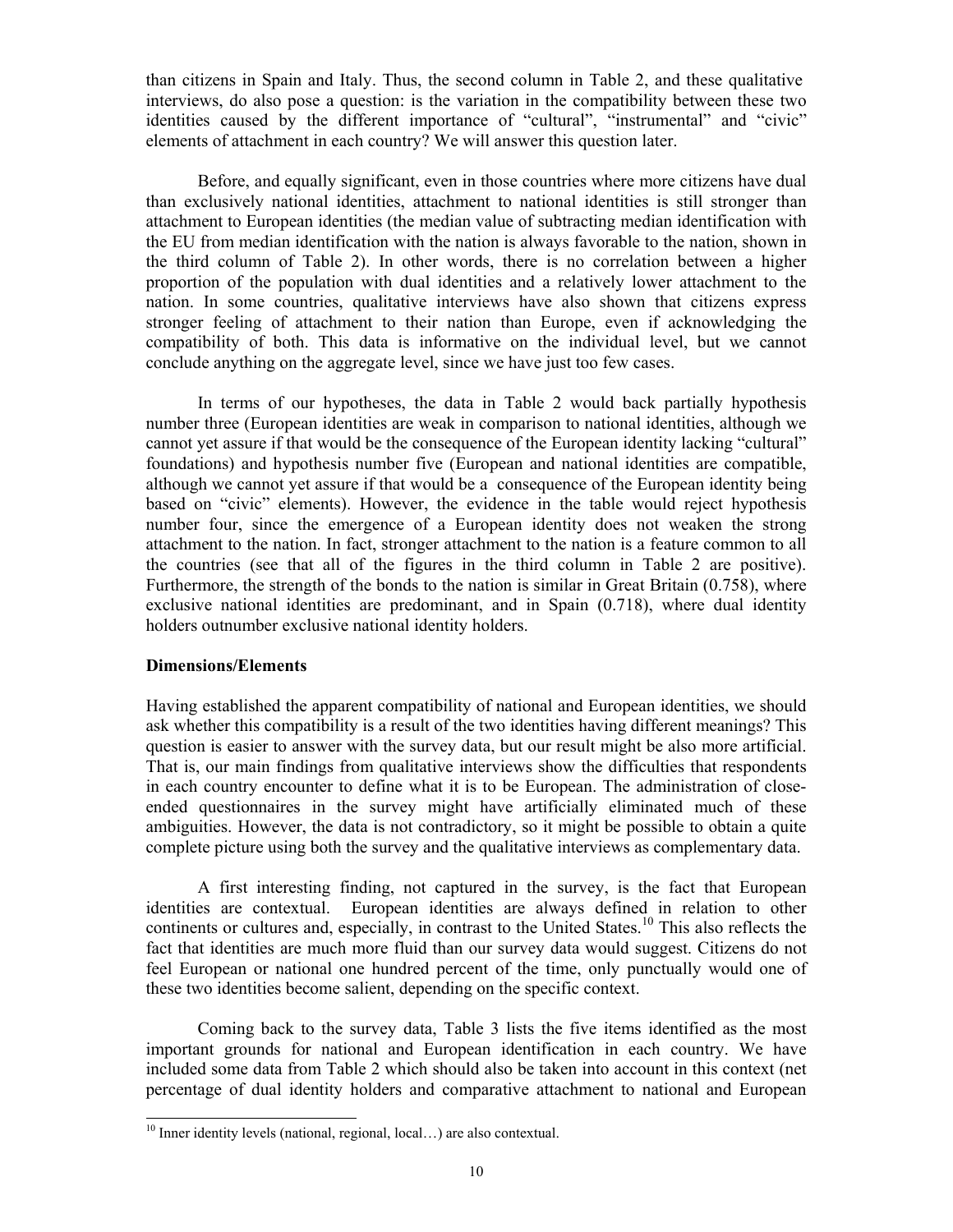identities). This table makes it possible to begin exploring the dimensions of identification, and hence to gain a deeper understanding of the compatibility or otherwise of national and European identities. A first vague impression is that attachment to the nation is largely defined in "cultural" terms (language and culture happens to be mentioned among the five most important items for national identity in virtually all the countries), while attachment to Europe is mainly based on "instrumental" considerations (the common currency – economy in the table- and the right of free movement and residence is a recurrent element among the five most important items of European identity in virtually all countries). This is even more clearly shown in Tables 4 and 5, which are simpler summaries from Table 3 to make it more easily understandable.

Table 4 shows the five items that were most frequently mentioned among the five most important for national identification (we ranked the items according to their average importance and selected the five highest averages in each country). Some of these items were selected in all countries, while others were only relevant for a few or even a single country. The table also shows the number of times the item ranked first in the list of items. All countries mentioned a common language among the five most important elements for national identification, eight mentioned common culture, customs and traditions and common ancestry and seven referred to a common history and a common destiny. All the first-placed items mentioned correspond to the "cultural" theory of identities. Therefore, we can conclude that national identity is largely defined in "cultural" terms. This finding is largely supported also by our qualitative interviews. Table 5 provides the same information, but in this case for European identities. The right to freedom of movement and residence in any part of the EU and a single currency (economy in the table) were mentioned in nine and eight countries respectively. Other items such as language and culture or civilization were also identified as important. That is, the most frequently mentioned items include those that belong to the "instrumental" conception of identity, while others corresponding to the "cultural" theory are also mentioned. That the "instrumental" (mainly economic) dimension of European identities was also present in qualitative interviews comes as no surprise, but we did not anticipate to what extent the "cultural" elements also appeared as relevant, quite spontaneously, without being specifically asked for in most cases. We shall develop in a separate section below the specific meaning that respondents gave to this "cultural" dimension. It is possible that what we consider as "a European identity" has really two dimensions, one ("instrumental") expressed by the respondents as citizens of the EU, and another ("cultural") one expressed as inhabitants of Europe.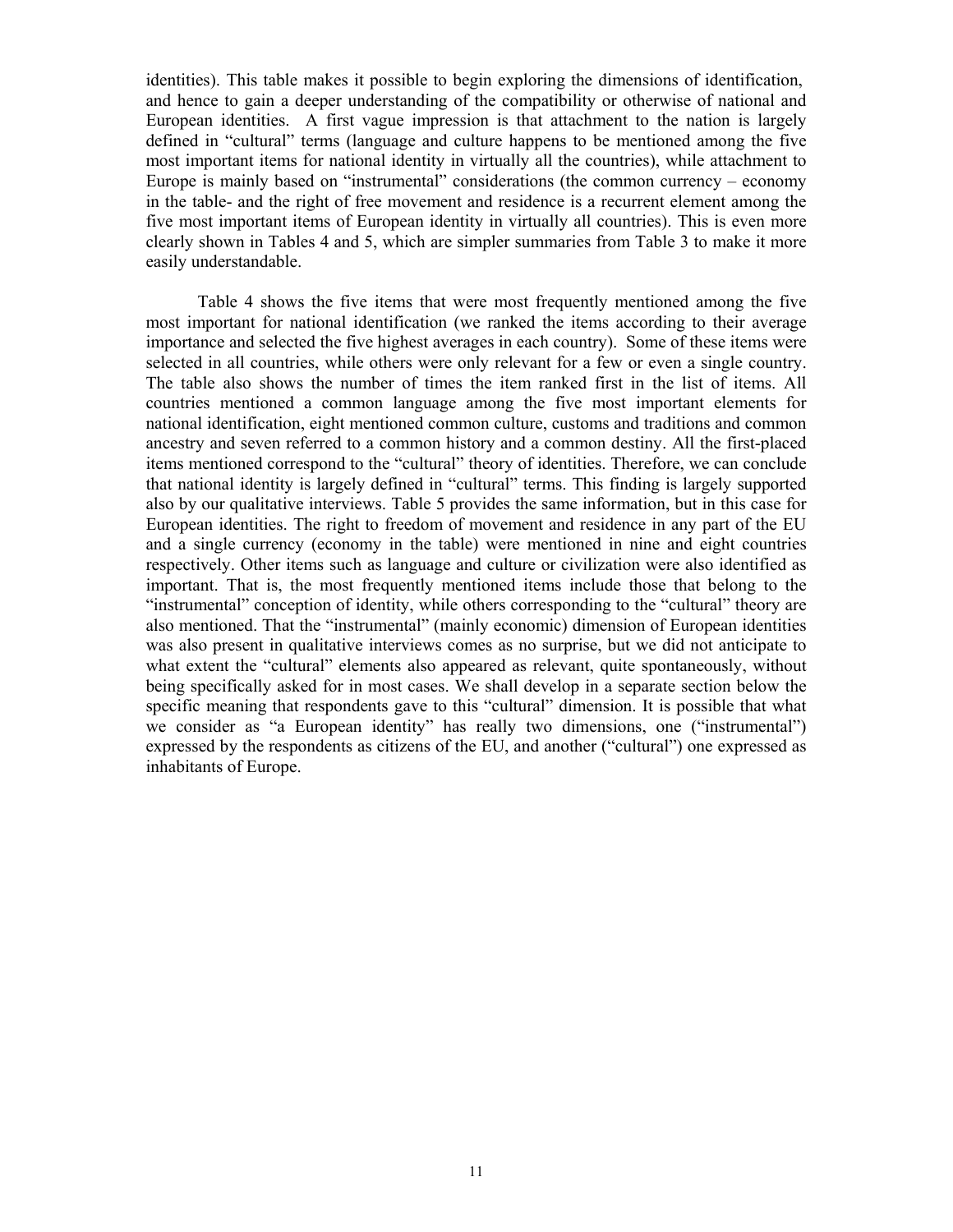|                                             | <b>GERMANY EAST</b>                                |                           |                                             | <b>GERMANY WEST</b>                                |                           |
|---------------------------------------------|----------------------------------------------------|---------------------------|---------------------------------------------|----------------------------------------------------|---------------------------|
| <b>Five most</b><br>important for<br>nation | <b>Five most</b><br>important for<br><b>Europe</b> | Compatibility             | <b>Five most</b><br>important for<br>nation | <b>Five most</b><br>important for<br><b>Europe</b> | Compatibility             |
| LANGUAGE                                    | MOV./RES.                                          | Net                       | <b>CULTURE</b>                              | MOV./RES.                                          | Net                       |
| <b>CULTURE</b>                              | <b>ECONOMY</b>                                     | inclusiveness<br>$-10$    | LANGUAGE                                    | <b>ECONOMY</b>                                     | inclusiveness<br>$-6$     |
| <b>ANCESTRY</b>                             | <b>CIVILIZATIO</b><br>N                            | Comparative               | <b>RIGHTS</b>                               | <b>CIVILIZATIO</b><br>N                            | Comparative               |
| <b>HISTORY</b>                              | LANG./CULT.                                        | attachment                | <b>ANCESTRY</b>                             | LANG./CULT.                                        | attachment                |
| <b>RIGHTS</b>                               | <b>BORDERS</b>                                     | ,792                      | <b>HISTORY</b>                              | <b>BORDERS</b>                                     | ,715                      |
|                                             | <b>AUSTRIA</b>                                     |                           |                                             | <b>GREAT BRITAIN</b>                               |                           |
| <b>Five most</b>                            | <b>Five most</b>                                   |                           | <b>Five most</b>                            | <b>Five most</b>                                   |                           |
| important for<br>nation                     | important for<br><b>Europe</b>                     | Compatibility             | important for<br>nation                     | important for<br><b>Europe</b>                     | Compatibility             |
| LANGUAGE                                    | MOV./RES.                                          | Net<br>inclusiveness      | LANGUAGE                                    | MOV./RES.                                          | Net<br>inclusiveness      |
| <b>CULTURE</b>                              | <b>CIVILIZATIO</b><br>N                            | $\overline{2}$            | <b>BORDERS</b>                              | LANG./CULT.                                        | $-28$                     |
| <b>BORDERS</b>                              | LANG./CULT.                                        | Comparative               | <b>CULTURE</b>                              | <b>ECONOMY</b>                                     | Comparative               |
| <b>RIGHTS</b>                               | <b>BORDERS</b>                                     | attachment                | <b>ANCEST./PRI</b><br>DE                    | <b>CIVILIZATIO</b><br>N                            | attachment                |
| <b>HISTORY</b>                              | <b>RIGHTS</b>                                      | ,689                      | <b>SOVEREIGNT</b><br>Y                      | <b>RIGHTS</b>                                      | ,758                      |
|                                             | <b>ITALY</b>                                       |                           |                                             | <b>SPAIN</b>                                       |                           |
| <b>Five most</b>                            | <b>Five most</b>                                   |                           | <b>Five most</b>                            | <b>Five most</b>                                   |                           |
| important for<br>nation                     | important for<br><b>Europe</b>                     | Compatibility             | important for<br>nation                     | important for<br><b>Europe</b>                     | Compatibility             |
| LANGUAGE                                    | <b>ECONOMY</b>                                     | Net<br>inclusiveness      | LANGUAGE                                    | <b>ECONOMY</b>                                     | Net<br>inclusiveness      |
| <b>CULTURE</b>                              | MOV./RES.                                          | 28                        | <b>CULTURE</b>                              | MOV./RES.                                          | 22                        |
| <b>ANCESTRY</b><br><b>SYMBOLS</b>           | LANG./CULT.<br><b>ARMY</b>                         | Comparative<br>attachment | <b>BORDERS</b><br><b>RIGHTS</b>             | LANG./CULT.<br><b>RIGHTS</b>                       | Comparative<br>attachment |
| <b>RIGHTS</b>                               | <b>RIGHTS</b>                                      | .669                      | <b>CHARACTER</b>                            | <b>BORDERS</b>                                     | ,718                      |
|                                             | <b>GREECE</b>                                      |                           |                                             | <b>POLAND</b>                                      |                           |
| <b>Five most</b>                            | <b>Five most</b>                                   |                           | <b>Five most</b>                            | <b>Five most</b>                                   |                           |
| important for<br>nation                     | important for<br><b>Europe</b>                     | Compatibility             | important for<br>nation                     | important for<br><b>Europe</b>                     | Compatibility             |
| <b>SYMBOLS</b>                              | MOV./RES.                                          | Net<br>inclusiveness      | LANGUAGE                                    | <b>CIVILIZATIO</b><br>N                            | Net<br>inclusiveness      |
| LANGUAGE                                    | <b>ECONOMY</b>                                     | $-20$                     | <b>SYMBOLS</b>                              | MOV./RES.                                          | $-8$                      |
| <b>ANCESTRY</b>                             | <b>BORDERS</b><br>SOVEREIGNT                       | Comparative               | <b>ANCESTRY</b>                             | LANG./CULT.                                        | Comparative               |
| PRIDE                                       | Y                                                  | Attachment                | <b>HISTORY</b>                              | <b>ECONOMY</b>                                     | attachment                |
| <b>HISTORY</b>                              | <b>ARMY</b>                                        | 1,099                     | <b>BORDERS</b>                              | <b>ARMY</b>                                        | 1,012                     |
|                                             | <b>HUNGARY</b>                                     |                           |                                             | <b>CZECH REPUBLIC</b>                              |                           |
| <b>Five most</b>                            | <b>Five most</b>                                   |                           | <b>Five most</b>                            | <b>Five most</b>                                   |                           |
| important for<br>nation                     | important for<br><b>Europe</b>                     | Compatibility             | important for<br>nation                     | important for<br><b>Europe</b>                     | Compatibility             |
| LANGUAGE                                    | <b>CIVILIZATIO</b><br>N                            | Net<br>inclusiveness      | LANGUAGE                                    | <b>CIVILIZATIO</b><br>N                            | Net<br>inclusiveness      |
| <b>CULTURE</b>                              | LANG./CULT.                                        | 8                         | <b>CULTURE</b>                              | LANG./CULT.                                        | 8                         |
| <b>HISTORY</b>                              | <b>ECONOMY</b>                                     | Comparative               | <b>SYMBOLS</b>                              | MOV./RES.                                          | Comparative               |
| <b>ANCESTRY</b>                             | <b>HISTORY</b>                                     | Attachment                | <b>ANCESTRY</b>                             | <b>BORDERS</b>                                     | attachment                |
| <b>SYMBOLS</b>                              | <b>PRIDE</b>                                       | 1,043                     | <b>HISTORY</b>                              | PRIDE                                              | ,748                      |

**Table 3. Most Important Items for National and European Identification** 

Measures of compatibility between national and European identifications are taken from Table 4. SOURCE: Standard Eurobarometer 57.2 (2002).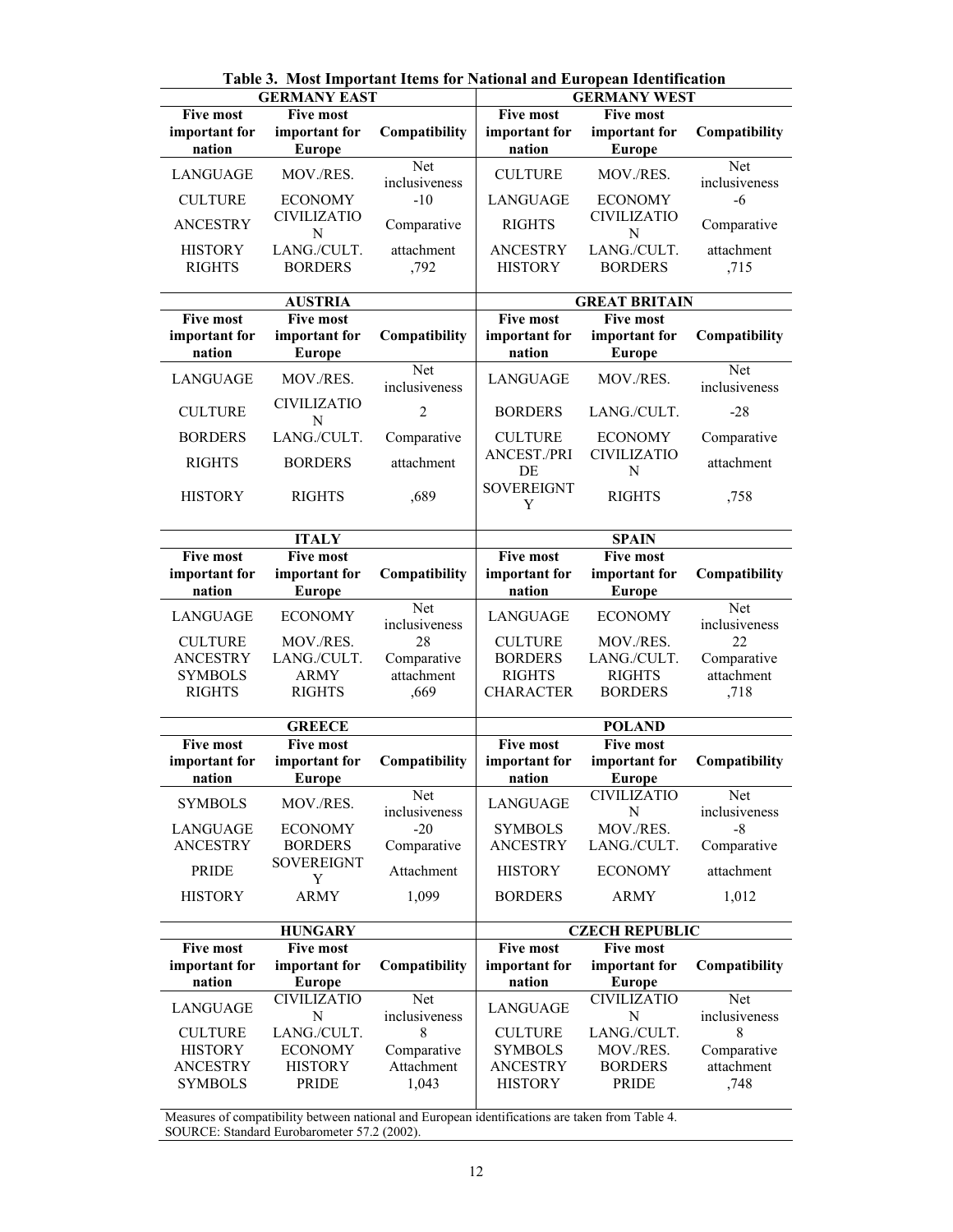Regarding the survey data, our findings partially support hypothesis number two, since European identities seem to be based mainly on "instrumental" considerations. Nonetheless, the role played by "cultural" elements cannot be considered minor, especially in Central and Eastern European member states, where they rank higher than instrumental considerations. However, the important finding here, if we take the results shown in Tables 4 and 5 together, is the varying degrees of emphasis placed on instrumental items. In fact, this constitutes the main difference between national- and European-level identities. The evidence does not support hypothesis number one, since "cultural" elements also play a role in the configuration of European identities together with "instrumental" considerations.

|                | Items mentioned among the five most important |                                     |
|----------------|-----------------------------------------------|-------------------------------------|
| LANGUAGE       | Total mention                                 | 10: All                             |
|                | Mention in the first place.                   | 8: G.E., A, G.B., IT, SP, P, H, CZ  |
|                | Total mention                                 | 8 : G.E., G.W., A, G.B., IT, SP, H, |
| <b>CULTURE</b> |                                               | CZ.                                 |
|                | Mention in the first place.                   | $1:$ G.W.                           |
|                | Total mention                                 | 8: G.E., G.W., G.B., IT, GR, P, H,  |
| ANCESTRY       |                                               | CZ.                                 |
|                | Mention in the first place.                   | 0                                   |
| <b>HISTORY</b> | Total mention                                 | 7: G.E., G.W., A, GR, P, H, CZ      |
|                | Mention in the first place.                   | 0                                   |
| <b>SYMBOLS</b> | Total mention                                 | 5: IT, GR, P, H, CZ                 |
|                | Mention in the first place.                   | 1:GR                                |
| <b>RIGHTS</b>  | Total mention                                 | 5: G.E., G.W., A, IT, SP,           |
|                | Mention in the first place.                   | 0                                   |
| <b>BORDERS</b> | Total mention                                 | 4: A, G.B., SP, P                   |
|                | Mention in the first place                    | $\Omega$                            |
| <b>PRIDE</b>   | Total mention                                 | 2: G.B., GR                         |
|                | Mention in the first place.                   | $\theta$                            |
| SOVEREIGNTY    | Total mention                                 | $1:$ G.B.                           |
|                | Mention in the first place.                   | 0                                   |

| <b>Table 4. National Identification:</b>      |  |  |
|-----------------------------------------------|--|--|
| Items mentioned among the five most imnortant |  |  |

#### **Table 5. European identification: Items mentioned among the five most important**

| MOV./RES.           | Total mention               | 9: G.E., G.W., A, G.B., IT, SP, GR,<br>P.CZ |
|---------------------|-----------------------------|---------------------------------------------|
|                     | Mention in the first place. | 5: G.E., G.W., A, G.B., GR                  |
| LANG./CULT.         | Total mention               | 9: G.E., G.W., A, G.B., IT, SP, P, H,<br>CZ |
|                     | Mention in the first place. | 0                                           |
|                     | Total mention               | 8: G.E., G.W., G.B., IT, SP, GR, P, H       |
| <b>ECONOMY</b>      | Mention in the first place. | 2:IT,SP                                     |
| <b>CIVILIZATION</b> | Total mention               | 7: G.E., G.W., A., G.B., P. H. CZ           |
|                     | Mention in the first place. | 3: P, H, CZ                                 |
| <b>BORDERS</b>      | Total mention               | 6: G.E., G.W., A, SP, GR, CZ                |
|                     | Mention in the first place. | 0                                           |
| <b>RIGHTS</b>       | Total mention               | $3:$ G.B., IT, SP                           |
|                     | Mention in the first place  | 0                                           |
| <b>ARMY</b>         | Total mention               | 3:IT, GR, P                                 |
|                     | Mention in the first place. | 0                                           |
| <b>PRIDE</b>        | Total mention               | $2:$ H, CZ                                  |
|                     | Mention in the first place. | $_{0}$                                      |
| <b>SOVEREIGNTY</b>  | Total mention               | 1:GR                                        |
|                     | Mention in the first place. | $\theta$                                    |
| <b>HISTORY</b>      | Total mention               | 1: H                                        |
|                     | Mention in the first place. | 0                                           |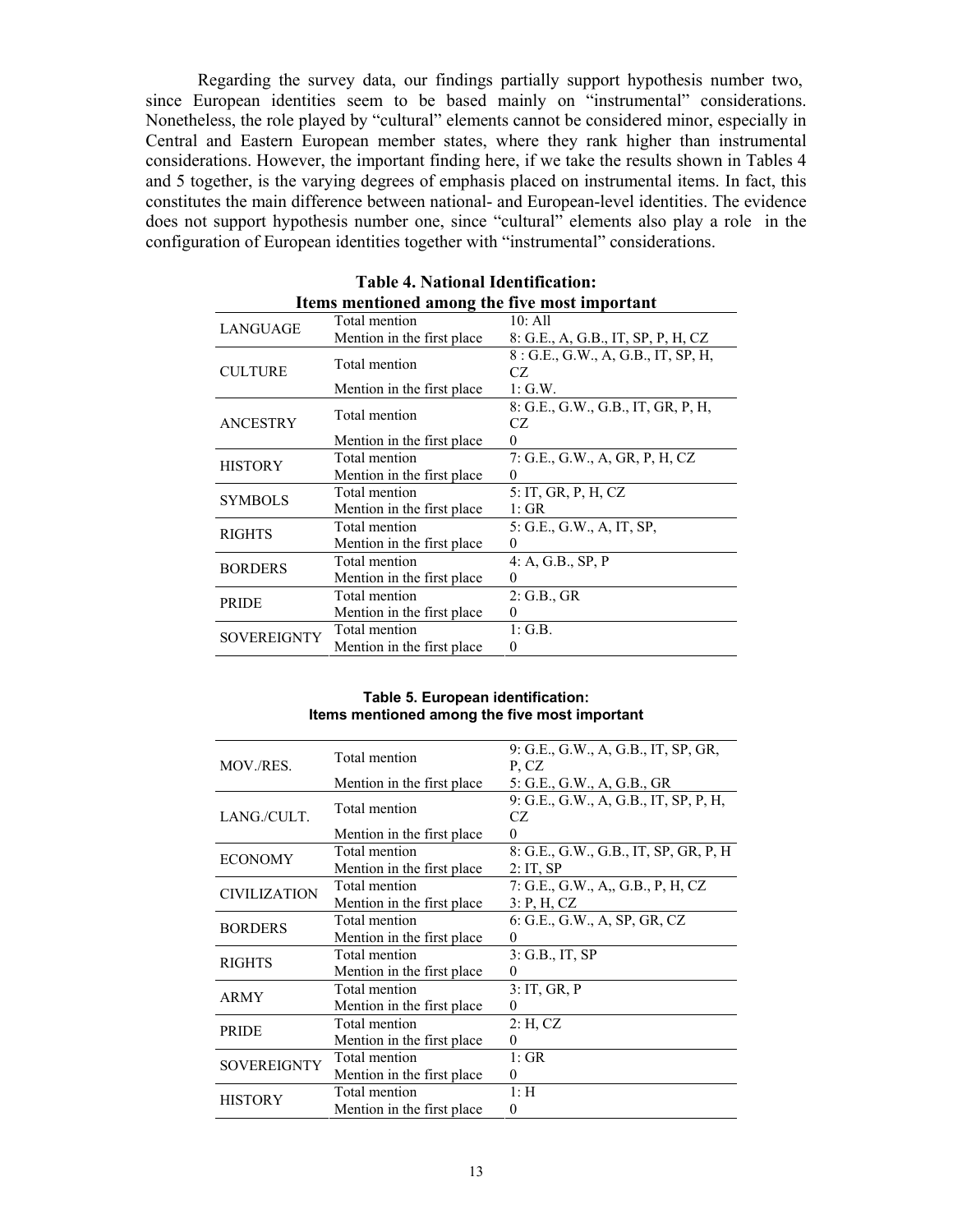While this pattern applies in all the countries, we find that the two identities are more compatible in some countries than in others. This can be seen in Table 3 and introducing in the analysis the information extracted from Table 2. Looking at the net percentage of the population with dual identities, we perceive that it varies in different countries, even when they share similar sources of national ("cultural" elements) and European identification ("instrumental" elements). Take Great Britain and Italy as an example; "cultural" elements are important for the national identity of citizens in both countries (both have language and culture among the five most important items for national identification), while "instrumental" elements are equally important in both countries for the European identity of their citizens (common currency and the right of free movement and residence are mentioned among the five most important items for European identity), however exclusive national identity holders outnumber dual identity holders in Great Britain by 28 points, while in Italy the situation is exactly the contrary: dual identity holders outnumber exclusively national identity holders by exactly 28 points.

Moreover, Eastern European countries (and Central European countries to a certain extent) diverge from the general pattern described here, in that "cultural" (as opposed to "instrumental") considerations are important both for their European and national identifications. The cases of Hungary and the Czech Republic, in particular, suggest that even if attachments to multiple identities derive from the same "cultural" sources, national and European identities may still be compatible. Furthermore, if we take into account that in both countries dual identity holders (as measured by the net inclusiveness) outnumber exclusive national identity holders by eight points and that the bonds to the nation and Europe (as measured by the comparative attachment) still favor the nation, we would conclude that the emergence of a European identity based on "cultural" elements similar to those of national identity does not endanger or weaken national loyalties (as the "cultural" theory suggests).

What, therefore, makes identities compatible or incompatible? We can rule out differences in the relative importance of "cultural" elements of attachment to the nation, an explanation suggested by Goldmann and Gilland (2001), since this is a pattern which is more or less common to all the countries while the net percentage of dual identity holders varies considerably among them. Accordingly, one way of attempting to answer this question is by focusing on the countries with the highest and lowest level of compatibility between the two types of identities. The countries where identities are least compatible are Great Britain and Greece, while the countries in which the two identities are most compatible are Italy and Spain. What do each of these two pairs of countries have in common which makes them different from the rest? Great Britain and Greece are the only two countries where pride is mentioned among the five most important items for national identification. Great Britain is the only country that mentions sovereignty, and where we find the lowest level of compatibility between national and European identification (see Table 3). Italy and Spain are the only two countries in which rights and duties figure among the five most important items for both national and European identification (see Table 3). This suggests that a strong feeling of national pride and attachment to national sovereignty may hinder the development of a European identity, but it does not presuppose that the national identity in those countries is more "culturally" based. Furthermore, the relation between national pride and European identities is not explored in any of the three theories posed above. However, there might be some interesting correlations: a recent investigation by Belot (2003) points exactly in the same direction regarding the importance of national pride (how it is constructed and the elements it lays on) to explain the European identity of young British and French people. Finally, our findings in this last part of the section back hypothesis number five, since in those countries (Spain and Portugal) that give importance to civic elements both at the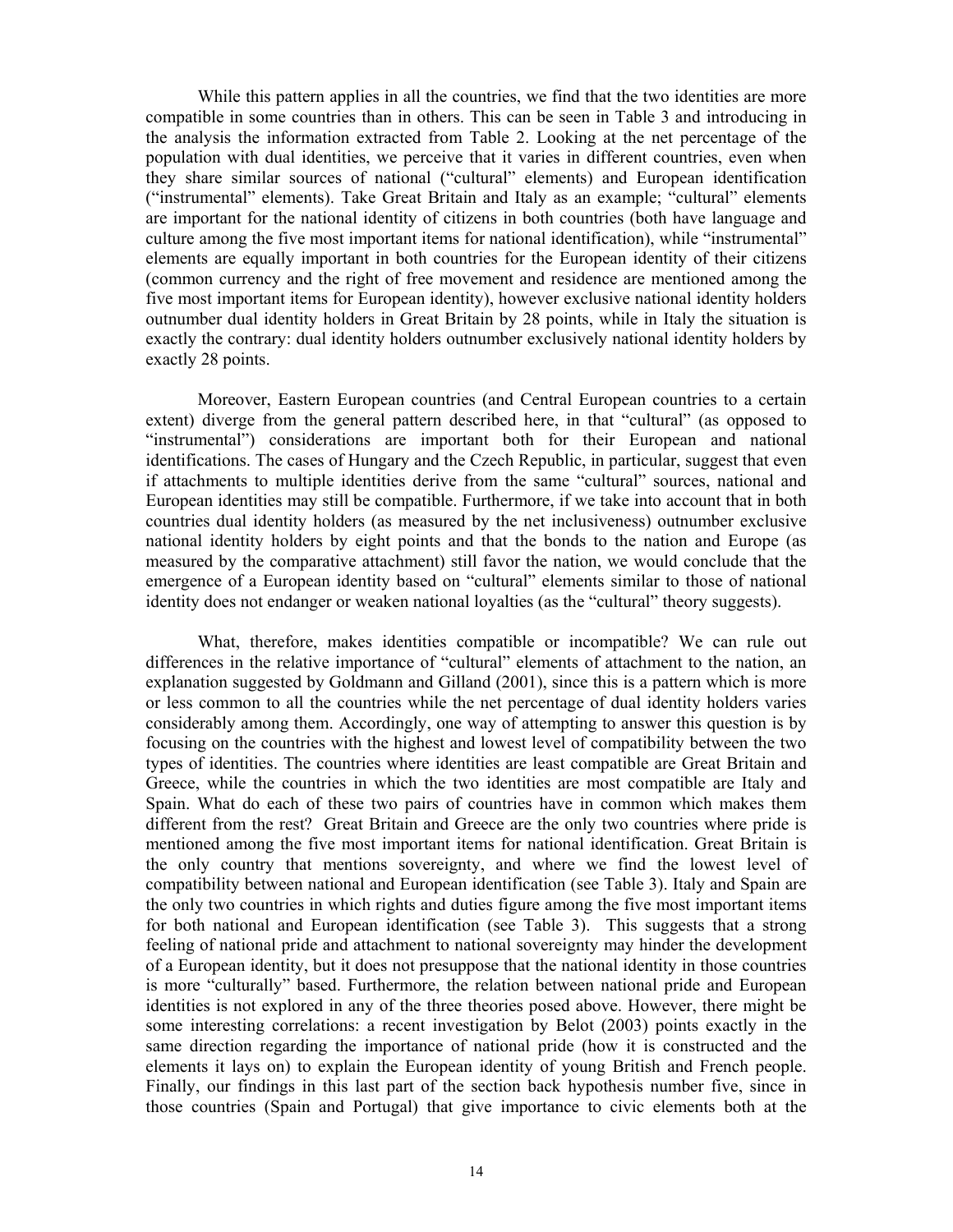national and European identity levels, the measure of compatibility is the highest among the countries studied.

# **The Cultural Dimension of European Identities: Deep Historical Roots, Rich Cultural Diversity, Christian-humanistic Values**

The fact that the countries in Europe have deep, long-lasting historical roots was usually brought up in the interviews as one important element in the definition of what it is to be European. As we also said, European identities are contextual. In this sense, Europe is defined in contrast to the United Status and the "new world" at large (including also Canada and Australia), and their short historical records. Only British respondents were less happy about the definition of Europe in cultural terms, but those elements were also present. According to two recent surveys carried out in one case by the German Marshall Fund and the Chicago Council of Foreign Relations, and in the other by the Pew Research Center, the United States may be, in fact, playing the role of Europe's significant other, since anti-Americanism is increasing in Europe.<sup>11</sup>

(…) We are more cultured than the Americans are, we have a wider choice of food, a greater sense of history, a more socially imbedded approach; and somehow there's a European ideal that Americans are somehow just too money oriented; or insular to understand (Interview 7, Great Britain).

What I feel is a European culture in the sense... of history, this is the thing that I feel [we Europeans have] in common (Interview 5, Italy).

[When I was outside of Hungary in Japan], that is when I felt that I am Hungarian and European. Not Japanese, not American, not anything else, however attractive they may be, but… in other words, that I am Hungarian and that I love Hungary and Europe (Interview 17, Hungary).

It is interesting to note, however, that in this contextual definition of Europe, there was no mention of "cultural" identities in Asian or African countries with historical records older than the Europeans, such as Egypt or China, for example. Even more so, some respondents seemed to equate the European culture, with the culture of Western Europe (Great Britain, for example). On the other hand, the relative importance given to deep long-lasting historical roots, does not imply that the informants understood that all European countries shared only one common history or culture. On the contrary, there was a recognition of high levels of internal European cultural diversity, but this was positively evaluated (also, again, in contrast to the United States).

 Among the elements relevant in this "cultural" dimension, we must mention the understanding of Europe as a community of Christian and humanistic values. In this sense, Europe was defined mainly against Muslim cultures and countries. In some cases, there was not just the existence of a different confession per se, but the negative characteristic ascribed to Islam as opposed to the European tradition of freedom, equality and respect for human rights. Intolerance, fanaticism and the discrimination against women would not be accepted as European defining characteristics.

Religion is one of the basic characteristics of European civilization… let's not forget that religion is a huge part not to say the most basic in the formation of that which we call Europe (Interview 21, Greece).

-

<sup>&</sup>lt;sup>11</sup> See *The Economist*, 4-10 January 2003, pages 10-20. Apparently, it seems that the Czech respondents did not put much emphasis on these contrasts between Europe and the United States, although they distinguished North American citizens by their consumerism, greed or lack of traditions at times.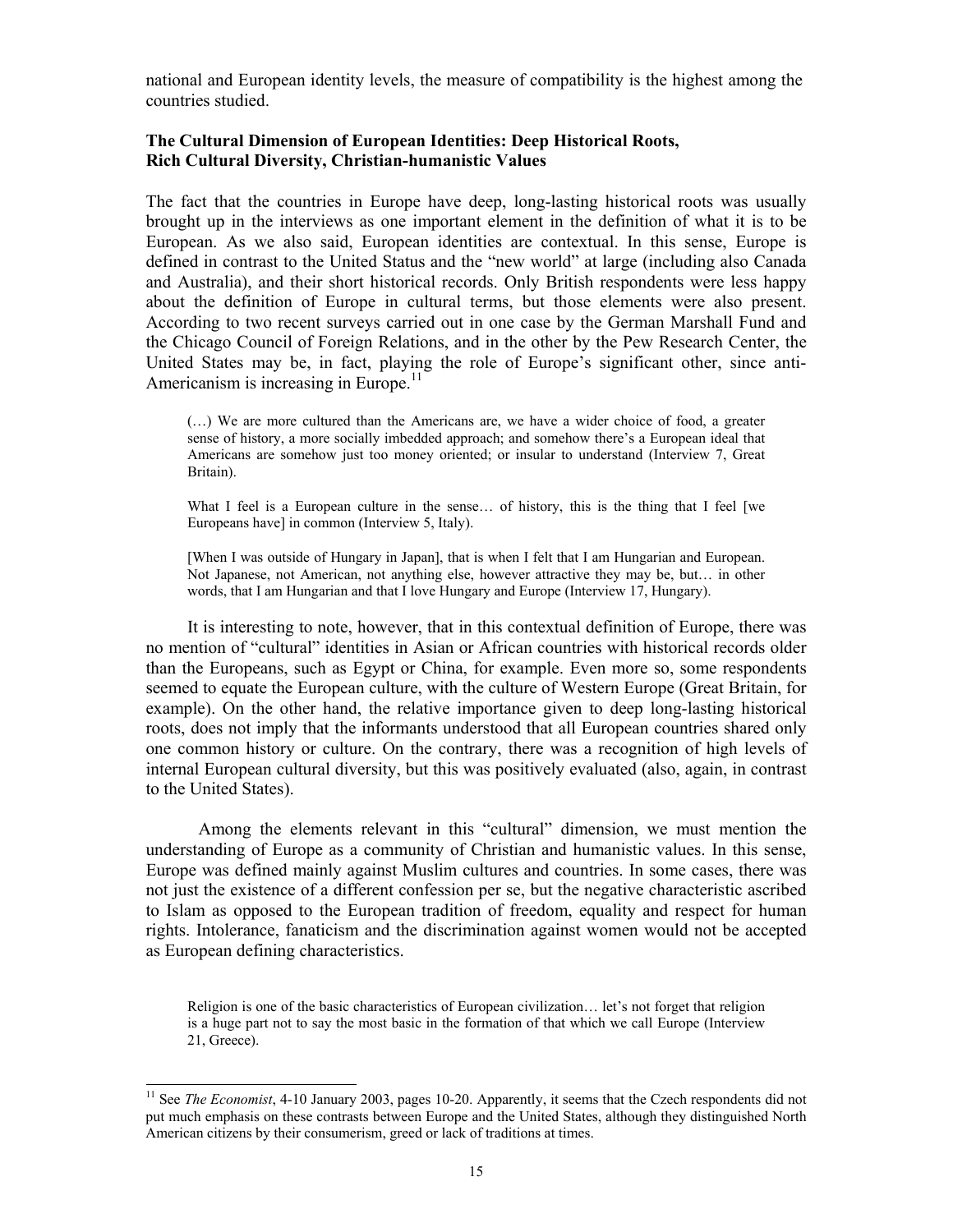[In India] when I travelled to the north, there were the Muslims… I don't know, it was the matter I was a woman and there… just rules… the discrimination and… It's moments that… strike you a bit (…) if they kick you off the Mosco just because you're a woman then… you just aren't used to this as a European, are you? (Interview 22, Czech Republic).

Finally, it seems plausible that the importance of cultural elements is more related to a (European) continental identity than to a EU identity. We cannot test this hypothesis because we did not anticipate the possible existence of these two dimensions of a European identity in the survey or in the long interviews. However, in some countries, respondents to the long interviews seemed to differentiate between both realities.

Europe and the EU are not the same thing, you know? Because Europe is a broader concept. The EU, well, somehow, it has more economic connotations, and, if you say "Europe", I think more of the people than in…, well, in some similarities among people, even though they live in different countries and all that. (…). Historically Europe consists of more countries than the EU now has (…). (Interview 19, Spain).

The existence of these two dimensions would explain why both "instrumental" and "cultural" elements appear as relevant within European identities in our survey. First, we did not distinguish between Europe as a continent and the EU; and second, we included cultural elements in the list of elements relevant for European identification. However, we cannot be sure if respondents answered as citizens of the EU or as inhabitants of Europe. An interesting clue, though, is provided by the most recent member states (Poland, Hungary and the Czech Republic), which at the time of the survey fieldwork still held the category of accession countries. Citizens from these countries, therefore, would have answered about their European identities mainly as European inhabitants, since they lacked experience as EU citizens. It is interesting to note that it is precisely in these countries where the "cultural" elements of European identity are most important.

In summary, our qualitative interview data also show that in most of the countries respondents considered "cultural" elements as relevant in the definition of European identities: the existence of deep and long-lasting historical roots, cultural diversity and a Christian religion make Europeans different from others. These others are mainly North American citizens and citizens from Muslim countries. In this sense, the qualitative interviews give us a more dynamic picture of identities. We get the idea that identities become salient depending on the context they are discussed or considered. People are not aware of their local, national or European identity one hundred percent of the time. Only in specific circumstances would they become aware of them. In these cases, citizens see their national and European identities as compatible most of the time.

We do not have the time, or the space, here to discuss the possible implications of this finding. We shall mention, however, that some scholars fear that a European identity based on "cultural" elements may develop into a "racist" and exclusive identity against non-EU citizens or non-Europeans. Maybe the parallelism between nation-state formation and the emergence of a European identity is present again in that reasoning. We just can say that race, as such, did not appear in our interviews, but maybe religion, on the other hand, could substitute for it as the basis for such an exclusive identity.

#### **Conclusions**

At the beginning of this article we discussed a number of theories and hypotheses regarding the possible sources of European identification and the relation between European and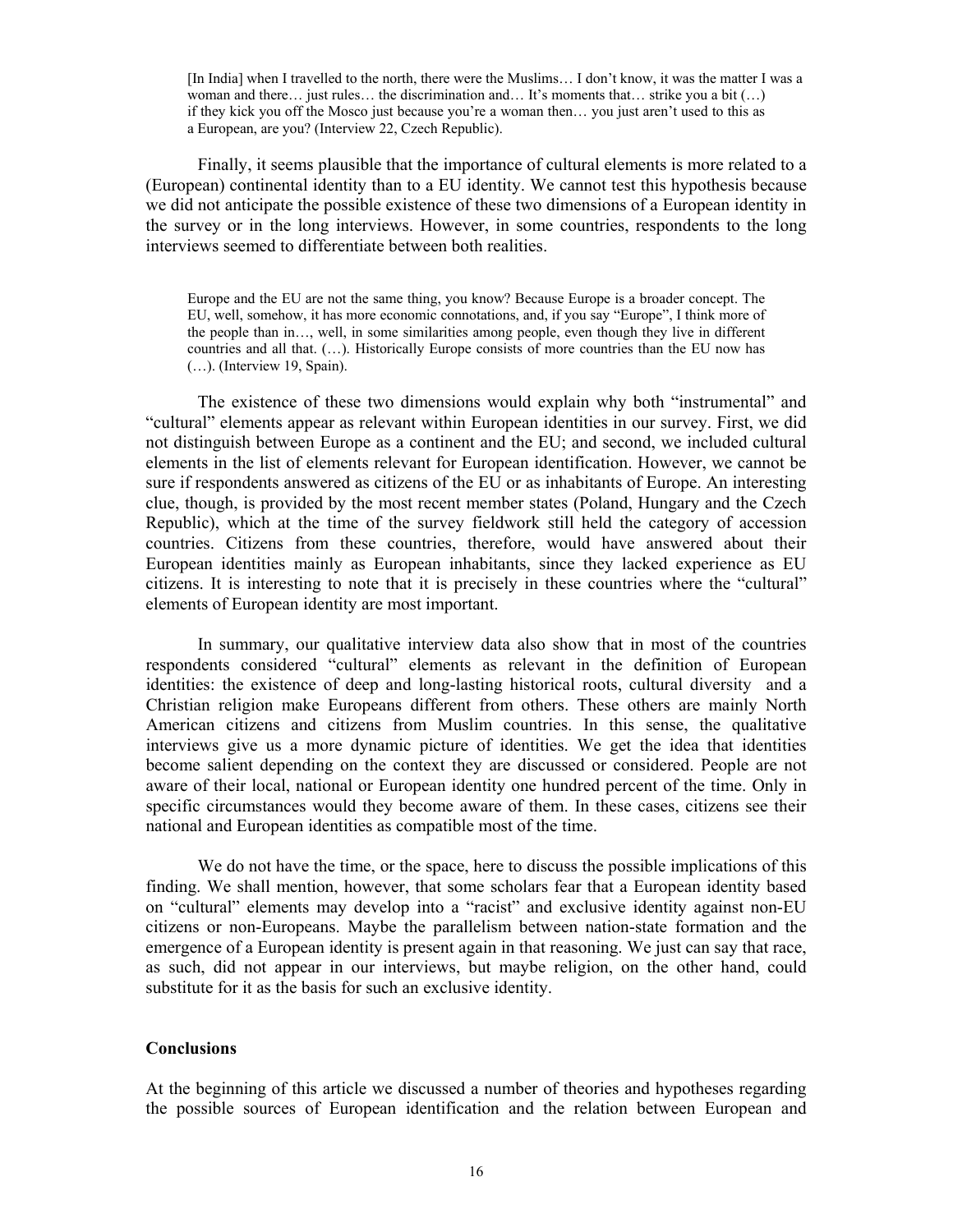national identities. We will now discuss the plausibility and validity of these hypotheses in the light of the empirical data and analysis presented above.

First, and most important, we must reject hypothesis number one regarding the low importance of cultural elements for the emergence and development of a European identity. The cultural dimension is not absent from the notion of European identity; cultural elements are mentioned among the five most important items in most of the countries analysed (in Table 5, "language" is mentioned by nine out of ten countries, and a "common European civilization" by seven of them). It should be remembered that authors such as Smith (1999) and Østerud (1999) hypothesised that it would be extremely difficult for a European identity to emerge, given a) the strength of national "cultural" identities and b) the simultaneous lack of European "cultural" elements shared by all Europeans. However, not only has a European identity emerged in all countries, as measured by the percentage of dual identity holders (in Table 2), but in most of them this European identity includes "cultural" elements (among the five most relevant), in a similar vein to national identities (Tables 3 and 5). Hence, on the one hand we find that national identities are still stronger and primarily "cultural"; but on the other hand we find that "cultural" attachment to a European identity is also relevant (above all in Eastern and Central European countries, but also in other members states). So there is also much more common "cultural" ground among the European countries on which to build up a European identity than this theory would suggest. Our qualitative interviews also confirmed the large importance of the "cultural" dimension, and allowed us to specify the content or understanding of it. As we said deep and long-lasting historical roots, cultural diversity and Cristian-humanistic values are the elements that contribute the most to differentiate Europeans from others. Those others are important in the definition of Europeaness, since European identities are contextual (as well as local and national identities). North American and Muslim countries' citizens are the most relevant others against who the Europeans define themselves in these cultural terms.

Regarding the second hypothesis, that European identities are either instrumental or civic, we have in part disconfirmed it by rejecting also the first hypothesis and having shown that European identities bear a cultural dimension. However, we have brought more specific information for discussing this hypothesis. Tables 3 and 5 have revealed that European identities have also a quite important "instrumental" dimension. In most countries this dimension is more important than the "cultural" one (although cultural elements are not absent), and much more important than in the configuration of national identities. On the other hand, our analysis suggests that we are unlikely to see the emergence of a European identity based primarily on civic considerations. According to our data, only in three out of nine countries did rights and duties figure among the five most important items for citizens' European identifications (Table 5).

The fact that European identities are based mainly on "instrumental" considerations has further important implications. It may favor the possibility of the EU being able to create European identities by intensifying the perceived (economic or political) benefits of membership. However, it should be noted that in countries which stand out for their strong sense of national pride, such as Greece or Great Britain, European identification might actually weaken as the perception that the EU is working effectively intensifies. Although this hypothesis has yet to be tested, we have found that in these two countries, both of which mentioned pride among the five most important components of national identification, identities are less compatible even though, as in other countries, instrumental considerations were mentioned as grounds for European identification. Accordingly, the perception that the EU performs better than the nation-state could be perceived as a threat to citizens' national pride (in order for national pride to remain high, citizens must believe that their own country functions better than the EU).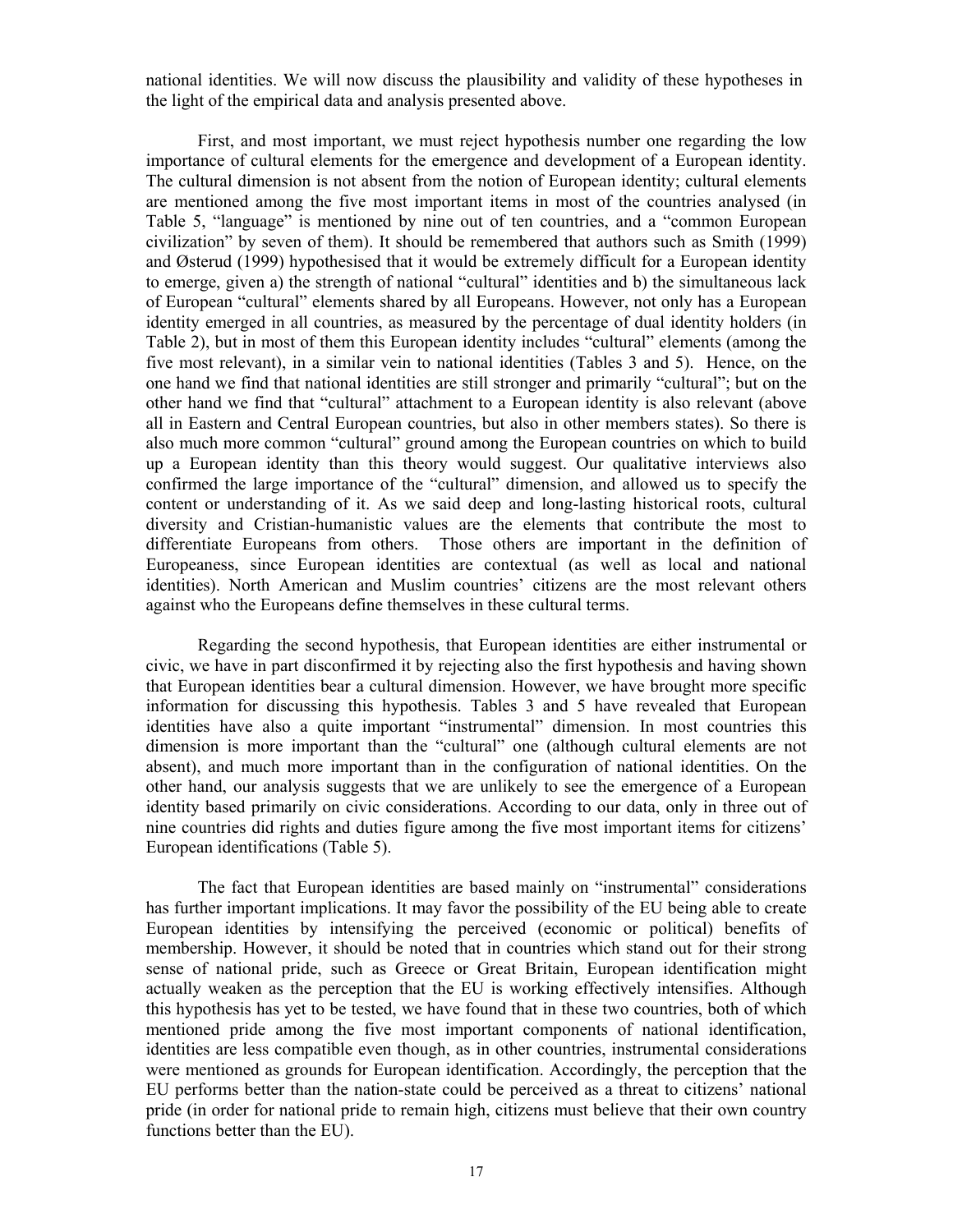Our third hypothesis stated that, lacking cultural basis, European identities would be weaker than national identities. We have found some support for this hypothesis. That is, attachment to the nation remains stronger than attachment to Europe (Table 2, third column). However, European identities are not weaker than national identitie because they lack a cultural basis. We observe countries (Hungary and the Czech Republic, in Table 3) that base both their national and European identity on cultural elements, in which dual identity holders outnumber exclusive national identity holders, and yet the bonds to the nation continue to be stronger than bonds to Europe.

The fourth hypothesis spoke about the exclusiveness of national and European identities. Our data have shown, however, that it is not true that citizens with weaker national identities develop stronger European identities or that in those countries with the higher percentage of dual identities, or European identity holders the attachment to the nation is weaker than in countries with a higher percentage of exclusive national identity holders. It is clear from the data in Table 2 that the bonds to the nation have remained stronger than the bonds to Europe even in those countries where the large majority of citizens are dual identity holders.

 As regards hypothesis number five, about national and European identities being more compatible when European identities are civic, we have already mentioned the minor role of civic elements in the configuration of contemporary European identities. Nevertheless the cases of Italy and Spain tend to back this hypothesis. That is, those two countries show that the coexistence of "civic" elements of attachment both to the nation and Europe favors the compatibility of national and European identities (Table 3). The implication from this second finding, is that it might be possible for European identities (dual identities) to spread even in those countries with strong national pride, increasing the perception of shared norms and values common to all Europeans and particularly common to nationals in each country and to Europeans.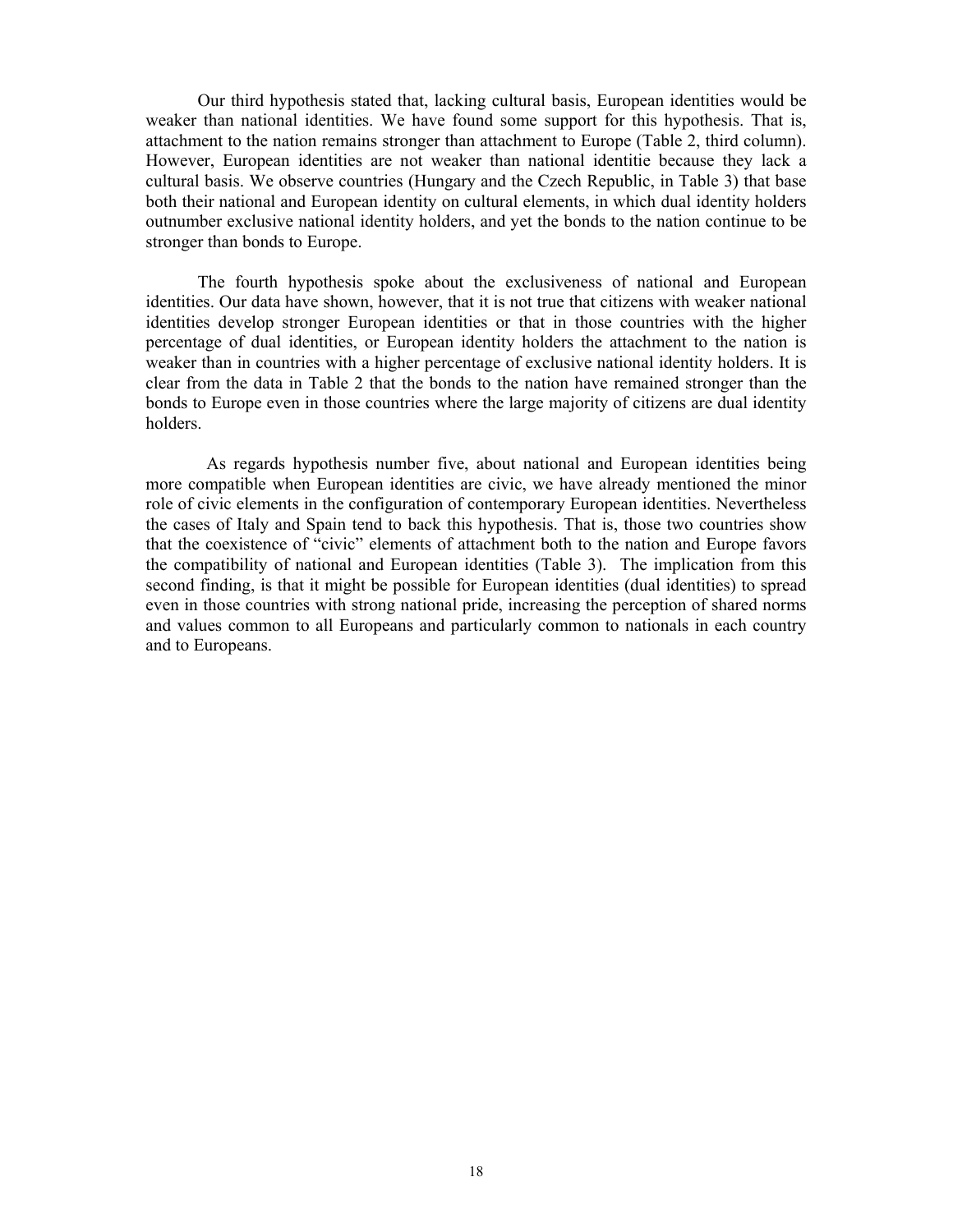## **References**

- Belot, C. 2003. ""We Europeans?' from European political community to a European demos, from a European identity to national identities and backwards: some new developments towards assessing EU social legitimacy". Proceeding of the *ECPR Joint Sessions of Workshops* (Edinburgh 2003).
- Brass, P. 1979. "Elite groups, symbol manipulation and ethnic identity among the Muslim of South Asia", in D. Taylo and M. Yapp (eds.), *Political Identity of South Asia*. London: Curzon Press: 35-37.
- Carey, S. 2002. "Undivided Loyalties. Is National Identity an Obstacle to European Integration?". *European Union Politics*, 3 (4): 387-413.
- Cinnirella, M. 1997. "Towards a European identity? Interactions between the national and European social identities manifested by university students in Britain and Italy". *British Journal of Social Psychology*, 36 (1): 19-31.
- Cerutti, F. 1992. "Can There Be a SupraNational Identity?". *Philosophy and Social Criticism*, 18 (2): 147-62.
- Cowles, M. G., J. Caparaso and T. Risse, eds. 2001. *Transforming Europe. Europeanization and domestic change*. Ithaca, New York: Cornell University Press.
- Deflem, S. and F. C. Pampel. 1996. "The Myth of Postnational Identity: Popular Support for European Unification". *Social Forces* 75(1): 119-143.
- Easton D. 1965. *A Systems Analysis of Political Life*. New York: John Wiley&Sons
- Eichnberg, R. C. and R. J. Dalton. 1993. "European and the European Community: the Dynamics of Public Support for European Integration". *International Organisation* 47: 507-534.
- Eriksen, E. O. and J. E. Fossum. 2001. "The EU and Post-National Legitimacy". *ARENA Working Paper* 00/26.
- Fernández-Albertos, J. and I. Sánchez-Cuenca. 2001. "Factores políticos y económicos en el apoyo a la integración Europea". Unpublished manuscript (Fundación Juan March, Madrid).
- Gabel, M. J. 1998. *Interest and the Integration. Market Liberalization, Public Opinion, and European Union*. Ann Arbor: University of Michigan Press.
- Gabel, M. J. and H. D. Palmer. 1995. "Understanding Variation in Public Support for the European Integration". *European Journal of Political Research* 27: 3-19.
- Gabel, M. and G. Whitten. 1997. "Economic Conditions, Economic Perceptions, and Public Support for European Integration". *Political Behavior* 19(1): 81-96.
- Giesen, G. y T. Risse. 2000. "When Europe hits home: europeanization and national public discourses". Unpublished research proposal.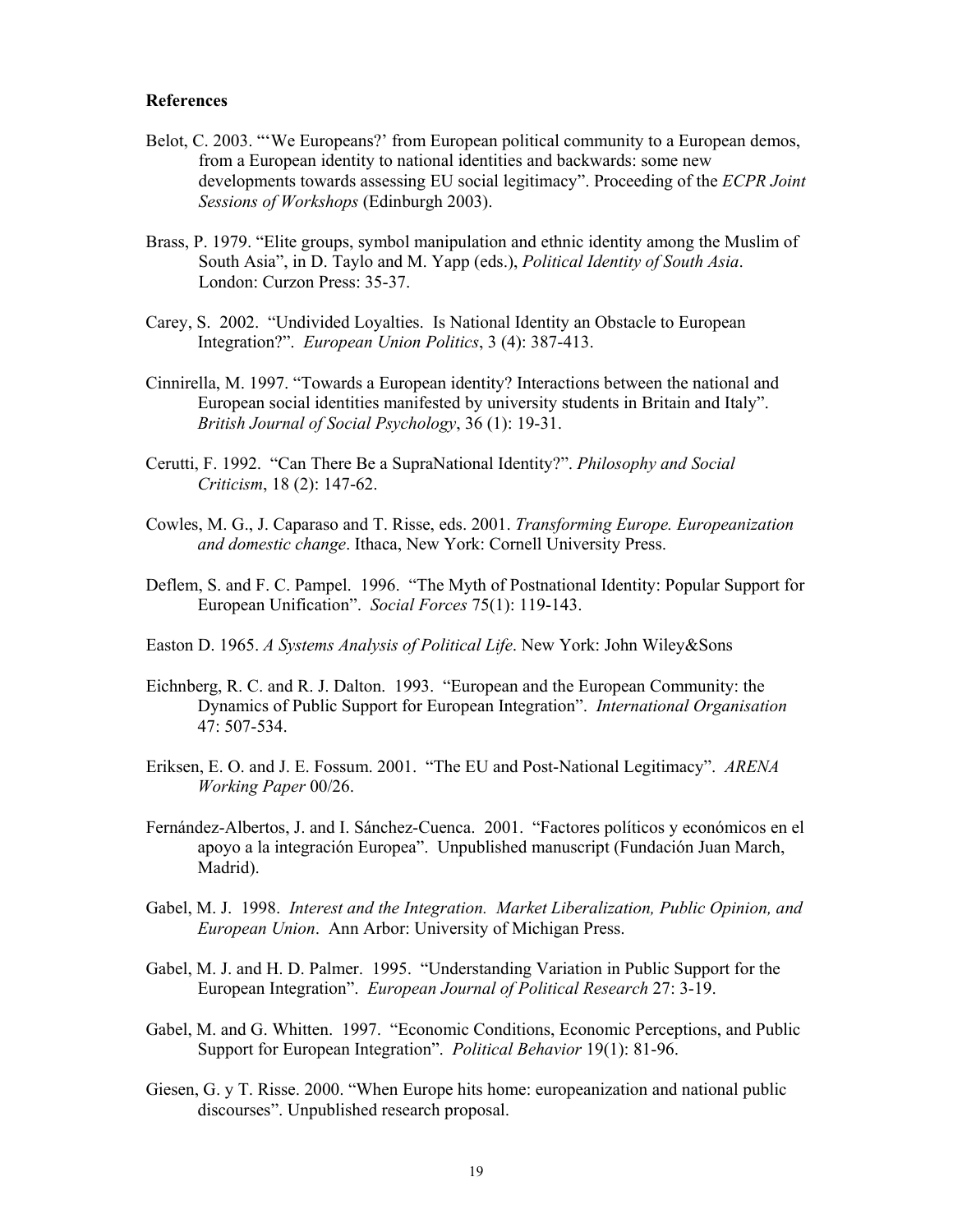- Goldmann, K. 1998. *Skilda identiteter gemensam demokrati I EU ett demokratiprojekt?* Stockholm: Fritzes.
- Goldmann, K. 2002. "Internationalization and the nation-state: Four issues and three nonissues". *European Journal of Political Research* 41: 281-305.
- Goldmann, K and K. Gilland, eds. 2001. *Nationality and internationalization: The national view of the nation in four EU countries*. Stockholm: Department of Political Science, Stockholm University.
- Höjelid, S. 2001. "European Integration and the Idea of European Identity: Obstacles and Possibilities". ECPR Joint Sessions Grenoble 2001. Workshop 19: Identity Politics.
- Kaltenthaler, K. C. and C. Anderson. 2001. "European and Their Money: Explaining Public Support for the European Currency". *European Journal of Political Research* 40(2): 347-361.
- Kersbergen, K. V. 1997. "Double Allegiance in European Integration: Publics, Nation-States, and Social Policy". *European University Institute Working Paper* 97/15.
- Mancini, G. F. 1998. "Europe: The Case for Statehood". *Harvard Jean Monnet Working Paper* 6/98.
- Millward, A. S. (1992). The European Rescue of the Nation State. London: Routledge.
- Moravcsik, A (1998) The Choice for Europe: Social Purpose and State power from Messina to Maastricht. Cornell University Press.
- Olsen, J. P. 1996. "Europeanization and Nation-State Dynamics". *ARENA særtykk* 96/3: 245-285.
- Orchard, V. 2002. "Culture as Opposed to What" Cultural Belonging in the Context of National and European Identity". *European Journal of Social Theory*, 5: 419-433.
- Risse, T. 2001. "A European identity? Europeanization and the Evolution of Nation-State Identities". In Cowles, Maria Green, James Caparaso and Tomas Risse (eds.), *Transforming Europe. Europeanization and Domestic Change*. Ithaca, New York: Cornell University Press.
- Sánchez-Cuenca, I. 2000. "The Political Basis of Support for European Integration". *European Union Politics* 1(2): 147-171.
- Smith, A. D. 1992. "National identity and the idea of European Unity". *International Affairs* 68(1): 55-76.
- Smith, A. D. 1995. *Nations and Nationalism in a Global Era*. Cambridge, UK: Blackwell Publishers.
- Smith, A. D. 1999. *Myths and Memories of the Nation*. Oxford, UK: Oxford University Press.